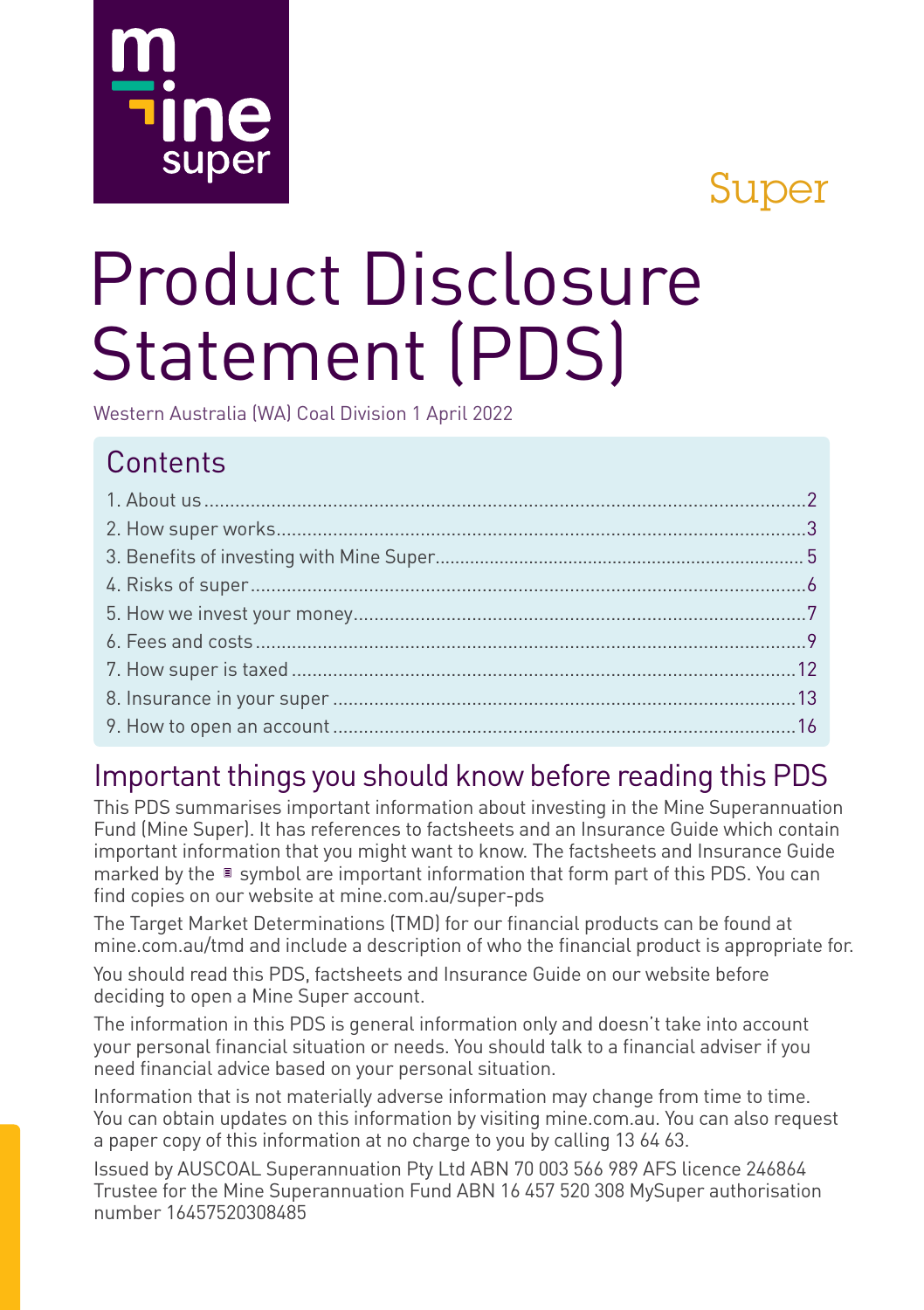## 1. About us

#### **Of the mining community, for the mining community**

Since 1941, we've been committed to the retirement outcomes of our members and being a trusted super partner in the communities we serve. We know you're working hard to secure Australia's future, so we'll help secure yours.

As a profits-to-member fund, we're only focussed on making decisions that are in the best interests of our members. We understand the challenges faced by miners and workers in high risk occupations, so when you join Mine Super, you stand shoulder to shoulder with members in one of Australia's oldest super funds.

If you're a member of the WA Coal division you can have two accounts:

+ **Defined benefit account** – generally, you receive a defined benefit account automatically if you're employed in the Western Australian coal mining industry and are likely to remain employed as a mine worker for at least six months.

If you:

- » retire, resign or are retrenched between your preservation age and age 64, or
- » reach age 65, even if you're still working,

 you're entitled to a defined benefit of 12% x years and part years (with part years calculated in days) you've held your defined benefit account x benchmark amount.

The benchmark amount, which is \$76,252 as at 1 July 2021, increases each year in line with movements in Average Weekly Ordinary Time Earnings.

Once you reach age 65 your membership multiple\* stops increasing and any further contributions are paid into an accumulation account. If you retire after age 65 you'll be entitled to a defined benefit calculated using your membership multiple at age 65, times the benchmark amount at the date of retirement. If you're still working, you can also transfer your defined benefit into an accumulation account.

If you resign or are retrenched, you can keep your super in the defined benefit scheme. Alternatively, you can transfer it into an accumulation account, but your defined benefit may be reduced by an amount determined by us on the advice of the Fund's actuary.

+ **Accumulation account** – if you start as a temporary or casual employee, you'll have an accumulation account only. If you later become full-time or you're employed for more than six months, you'll likely have a defined benefit account opened for you.

 If you have a defined benefit account and you're directing Superannuation Guarantee, salary sacrifice or after-tax contributions to us, they'll be credited into an accumulation account for you.

 For more information about the benefits of investing with Mine Super, go to Section 3 or mine.com.au

If you have an accumulation account, we offer 12 investment options for you to invest your super:

- + **Six pre-mixed investment options**  High Growth, Growth, Balanced, Conservative Balanced, Indexed Defensive and Secure.
- + **Six single asset class investment options**  Australian Shares, International Shares, Property, Bonds, Cash and Term Deposit.
- \*The sum of 13% per year of service (service is years and part years calculated in days) prior to 1 July 1988 plus 12% per year of service after 30 June 1988. This percentage is determined on advice from the actuary. If you've been paid a death or disablement benefit, your membership multiple reflects your service up to age 60.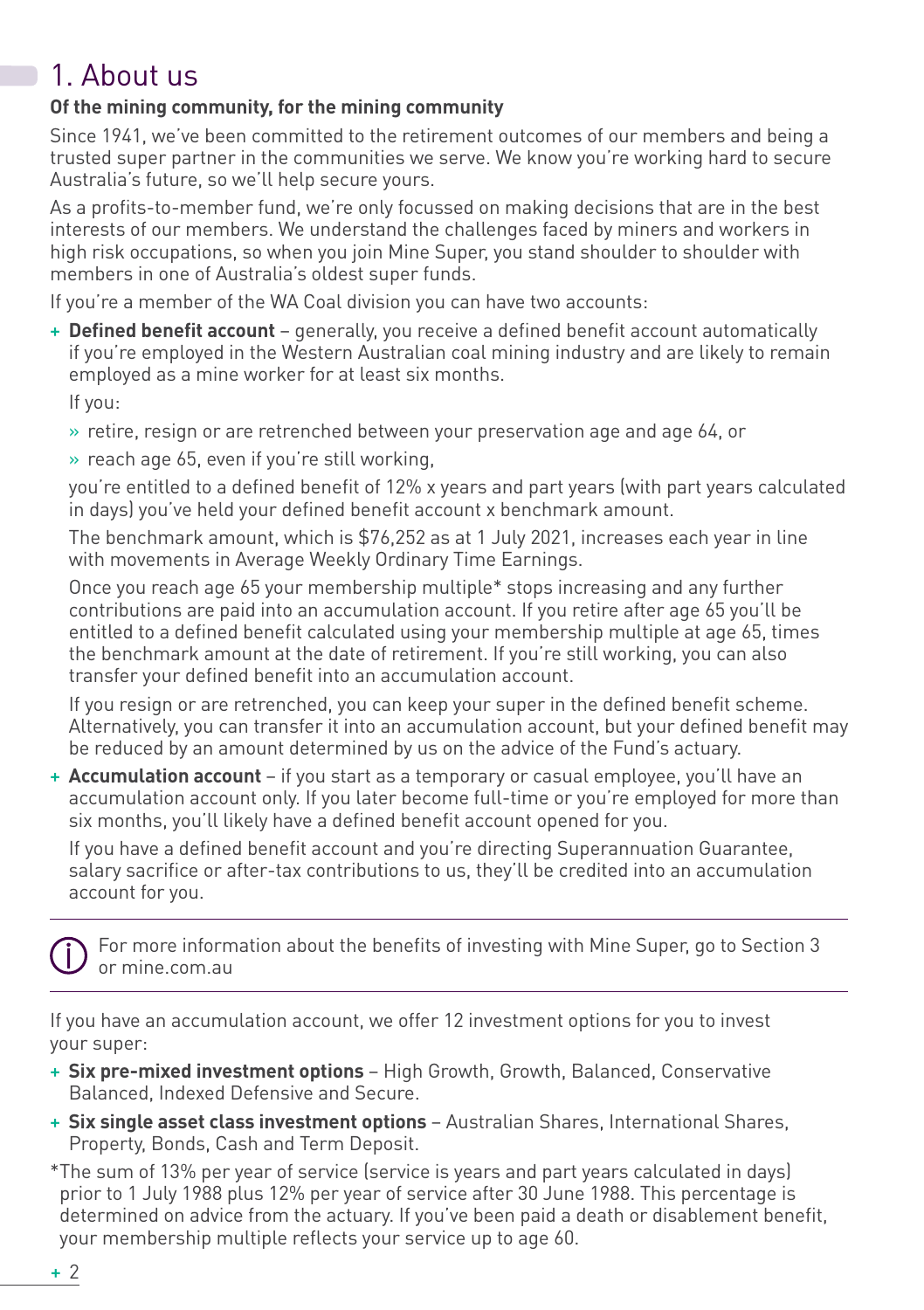If you don't choose which investment option/s to invest your super in, it will be invested in our MySuper Lifecycle Investment Strategy. You can also choose to invest in our Lifecycle Investment Strategy at any time. The strategy works by investing your super in a mix of the **High Growth** and **Conservative Balanced** investment options based on your age. The philosophy of the strategy is simple: to give you significant exposure to growth assets such as shares (the High Growth investment option) in the early stages of your working life, and then gradually reduce this as you get older by increasing your exposure to defensive assets such as fixed income and cash (the Conservative Balanced investment option). This helps provide less volatile investment returns as you get older.

圁

You should read the important information about the Lifecycle Investment Strategy before making a decision. Go to mine.com.au/super-pds and read the factsheet titled **Lifecycle Investment Strategy**. The material relating to the Lifecycle Investment Strategy may change between the time you read this Statement and the day you sign the application form.

 You can find the Product Dashboard for the MySuper Lifecycle Investment Strategy at mine.com.au/product-dashboard. You can find information about the Trustee, executive remuneration and other information we must make available at mine.com.au/about-us

## 2. How super works

#### About super

Super's one of the best ways to save for your retirement. It is, in part, compulsory. Generally, you can't get hold of your super until you retire, usually after you've reached your preservation age. But there are times where you might be able to withdraw it earlier than this.

The government wants you to put money aside for when you retire and to encourage you to do this, it gives you tax breaks and other benefits.

Because some of your pay has to be paid into super when you start working, you start saving for your retirement early. The longer you save, the more money you'll have to enjoy when you retire.

 For more information about how super works, go to moneysmart.gov.au or read our **What is super?** factsheet at mine.com.au/super-factsheets

#### How to increase your super savings… making contributions into your Mine Super account

There are a number of ways you can add money to your super:

#### Contributions from your employer

If you're employed and earn more than \$450 a month, your employer must pay 10% of your pay into your super on your behalf.

If you're a temporary or casual worker in the Western Australian coal mining industry, you can generally choose which super fund you'd like your employer to contribute this to, such as an accumulation account with Mine Super.

As your defined benefit account is a legislative scheme, you can't choose and your employer must pay between 7% and 10% of the benchmark amount to Mine Super.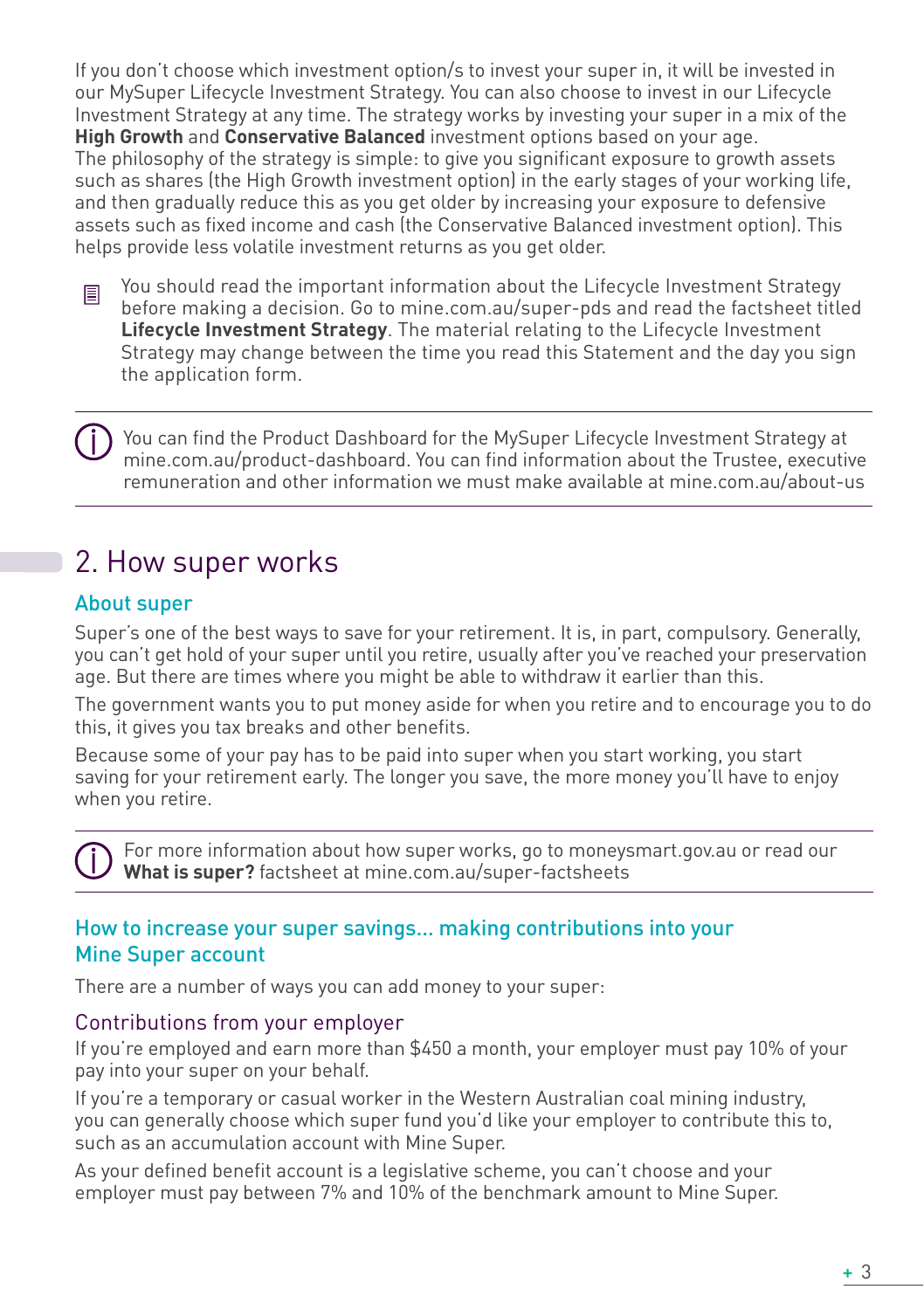If this amount is less than 10% of your pay, your employer is required to pay the difference into an accumulation account. Generally, you can choose which super fund this contribution is paid to. Your employer is currently contributing 7% of the benchmark amount. While you're employed as a WA mine worker, your employer will pay an additional 3% of the benchmark amount to us from your after-tax pay until you turn age 65 or retire, whichever is earlier.

#### **To make the following contributions, you'll need to have an accumulation account.**

#### Salary sacrifice contributions

You can ask your employer to deduct extra money from your pay before tax is taken out, called salary sacrifice contributions.

#### Your own contributions

You can contribute your own money from your pay or income after tax is taken out.

 The government sets limits on how much of your contributions are taxed at the low rate applying to super funds. These limits are called 'contribution caps'. For more information read our **How much can I add to my super account?** factsheet at mine.com.au/super-factsheets

#### Transfer super you have in other funds into your Mine Super accumulation account

Having all your super in one fund means you won't pay multiple fees to different funds and therefore, have more money to invest for your retirement. It also makes managing your super easier. You save time, receive less paperwork and you're less likely to lose track of your super.

#### Government co-contribution and low income superannuation tax offset

The government has two schemes to help people on low and middle incomes save for their retirement.

- + If you contribute your own money after tax and meet certain rules, you might be eligible for the **government co-contribution.**
- + If your employer contributes the compulsory 10% of your pay into your super account and / or you ask your employer to make contributions from your before-tax pay, called salary sacrifice contributions, you might be eligible for the **low income superannuation tax offset.**

#### Contributions by your spouse

Your spouse can contribute money to your Mine Super account. They might receive a tax benefit for doing this.

#### Investing your super

Once you or your employer contribute money into your super, we invest it for you.

If you have a defined benefit account, the value of your benefit is based on how long you've held your account and the benchmark amount when you retire, rather than investment returns.

If you have an accumulation account, your super will increase in value if investment returns are positive and fall in value if investment returns are negative.

One of the benefits of Mine Super is that there are two ways you can invest the super you have in your accumulation account.

- 1. Let us do it for you through our Lifecycle Investment Strategy; **Or**
- 2. You can choose how you want to invest your super from 12 investment options.

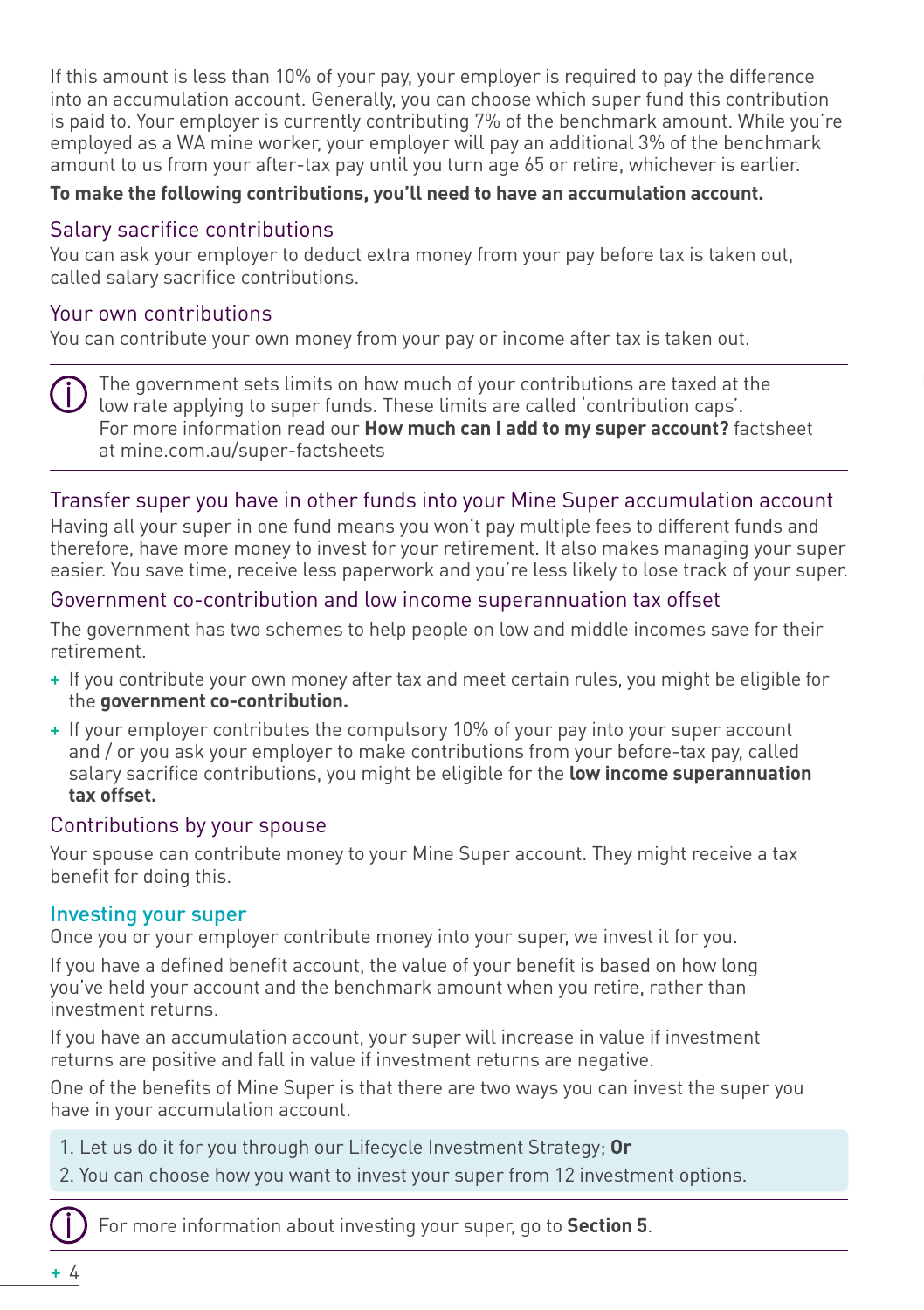#### Withdrawing money from your super

The purpose of super is to save for your retirement. Because of this the government has set strict rules around when you can withdraw money from your super. Generally, your super's 'preserved', which means you can't withdraw money from it until you retire. But there are times when you might be able to withdraw it earlier than this.

You should read the important information about making contributions and 目 withdrawing your super before making a decision. Go to mine.com.au/super-pds and read the factsheets titled: **Boost your super with the government co-contribution; How much can I add to my super account?** and **When can I access my super?** The material relating to making contributions and withdrawing your super may change between the time you read this Statement and the day you sign the application form.

## 3. Benefits of investing with Mine Super

The WA Coal division of the Fund has a:

- + defined benefit account which means the value of your account is generally linked to how long you've held your account, rather than being directly linked to investment returns
- + accumulation account which means the value of your account is directly linked to the value of the investment options you're invested in.

#### Here are some benefits of investing with Mine Super

+ **A safe and secure place for your super.**

In 1941, we began with a mission to help miners retire with dignity. Today we've grown into a fully-fledged super fund and our doors are open to all. We uphold strong safeguards that mean your super's in safe hands. We look after \$12.4 billion for 56,172 members.1

#### + **We're value for money.**

We're a profits-to-member Fund so we don't earn a profit for ourselves or shareholders. We only cover our costs which means more for you through investment returns and lower fees and charges.

+ **You can contribute all types of super contributions into your accumulation account.** This includes contributions from your employer, after-tax pay and before-tax pay. You can also save fees from having multiple super funds by transferring other super you have to your Mine Super accumulation account.

#### + **Investments to suit your needs and your lifestage.**

If you have an accumulation account, we have 12 investment options for you to invest in that let you mix and match how your super's invested. If you don't want to make a choice, that's ok too. You'll be automatically invested in our **MySuper Lifecycle Investment Strategy.**

#### + **Get insurance through your super**

If you're less than 60 years old and have an active defined benefit account, you're entitled to receive a death and TPD benefit if you die or become disabled. You can apply for death, terminal illness, total and permanent disablement and income protection insurance under the accumulation component of your account. Having insurance through your super can also work out cheaper and easier to manage.

#### + **Financial advisers there for you.**

You can get financial advice from Mine Super Financial Advice. Their goal is to make sure you receive the right advice to make the most of your individual situation, and it won't cost the world.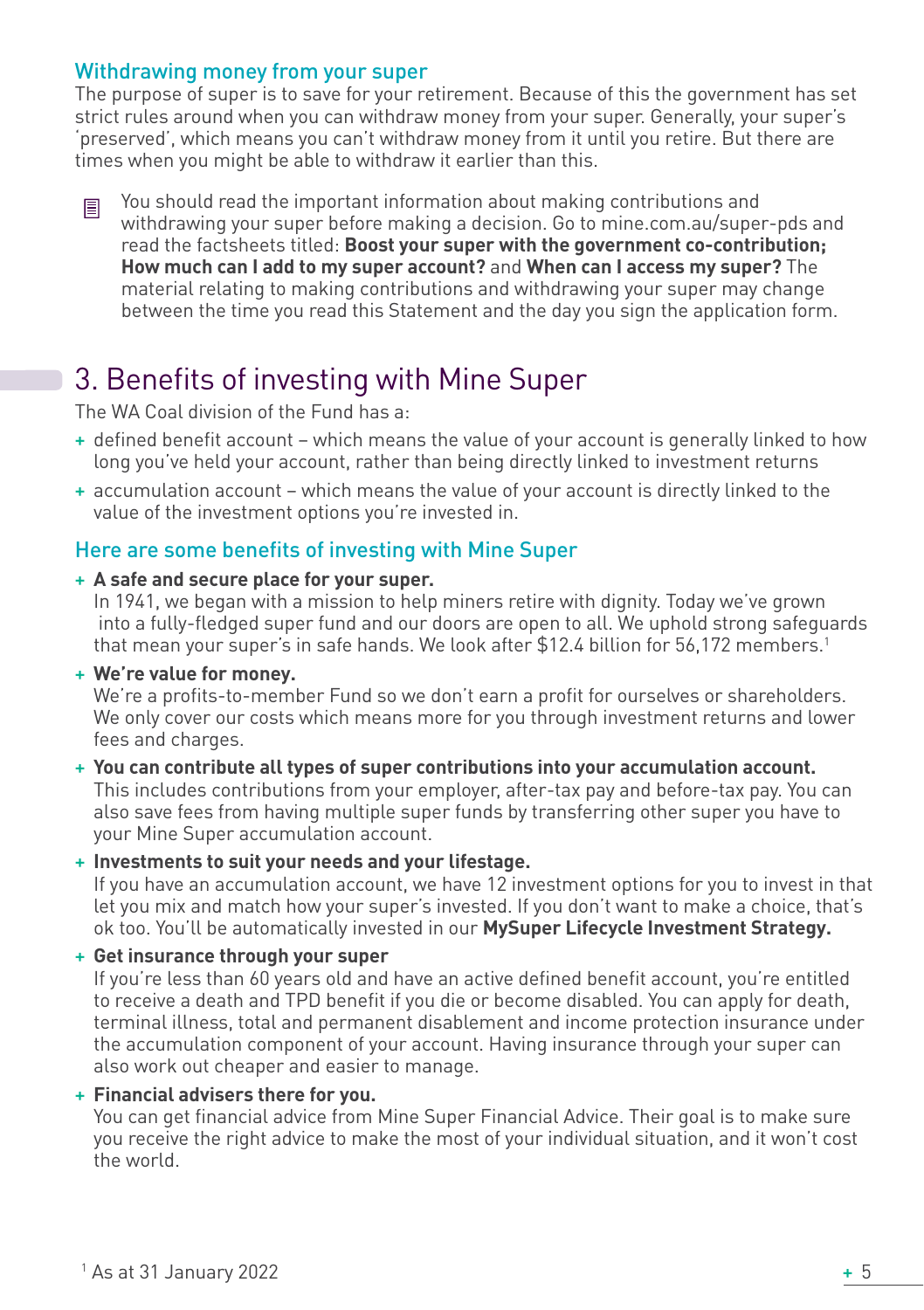+ **Customer service that suits you.**

We provide an in-house member services team and offices in Newcastle, Warners Bay, Wollongong, Brisbane, Mackay, Moranbah, Rockhampton and Collie. We can also meet you in other major regional coal mining centres by appointment. We offer regular communications, seminars and workshops.

- + **Transact and view your account online** Your online account is available 24/7, allowing you to check your inbox, balance / transaction history, update your details or switch investment options.
- + **A home for all your super always.**

You can enjoy the benefits of being a Mine Super member over your whole life. You can take your super account with you from one job to the next. When it comes time to retire you can invest your super in our flexible pension product.

#### Don't take our word for it… here's what the experts think

Two of the super industry's most respected companies that rate super funds, SuperRatings and Chant West, have awarded us their highest rating. You can compare Mine Super against other super funds at our website using Chant West's AppleCheck.

 For more information about the benefits of investing with Mine Super, go to mine.com.au

## 4. Risks of super

#### When thinking about super, it's important to understand its risks so you can make the right choices:

- + All investments have risk and the value of your super will vary.
- + Different investment strategies, such as the investment options you invest in, have different levels of risk depending on the assets they're invested in. To measure these risks, we've adopted 'Standard Risk Measures' (SRMs) developed by the super industry. Information about High Growth's SRM can be found in **Section 5**. The SRMs for our other investment options can be found in their factsheets. Go to mine.com.au/super-pds
- + The returns from investments are affected by things such as inflation, interest rates and market conditions. The value of currencies can also have an impact, particularly if you invest in international shares.
- + Assets with the highest long-term returns, such as shares and property, might also have the highest short-term risk. Cash and fixed income / bonds generally have less potential for high long-term returns, but also tend to have less short-term risk.
- + The return you get from your super will vary and future returns could be different from past returns.
- + Returns are not guaranteed and you might lose some of your money.
- + Super laws might change.
- + The amount of super you end up with when you retire might not be enough for you to have a comfortable retirement.
- + How much risk you take is your decision and depends on your age, how long you'll invest for, your other investments, how comfortable you are with the possibility of losing some of your super in some years, among other considerations.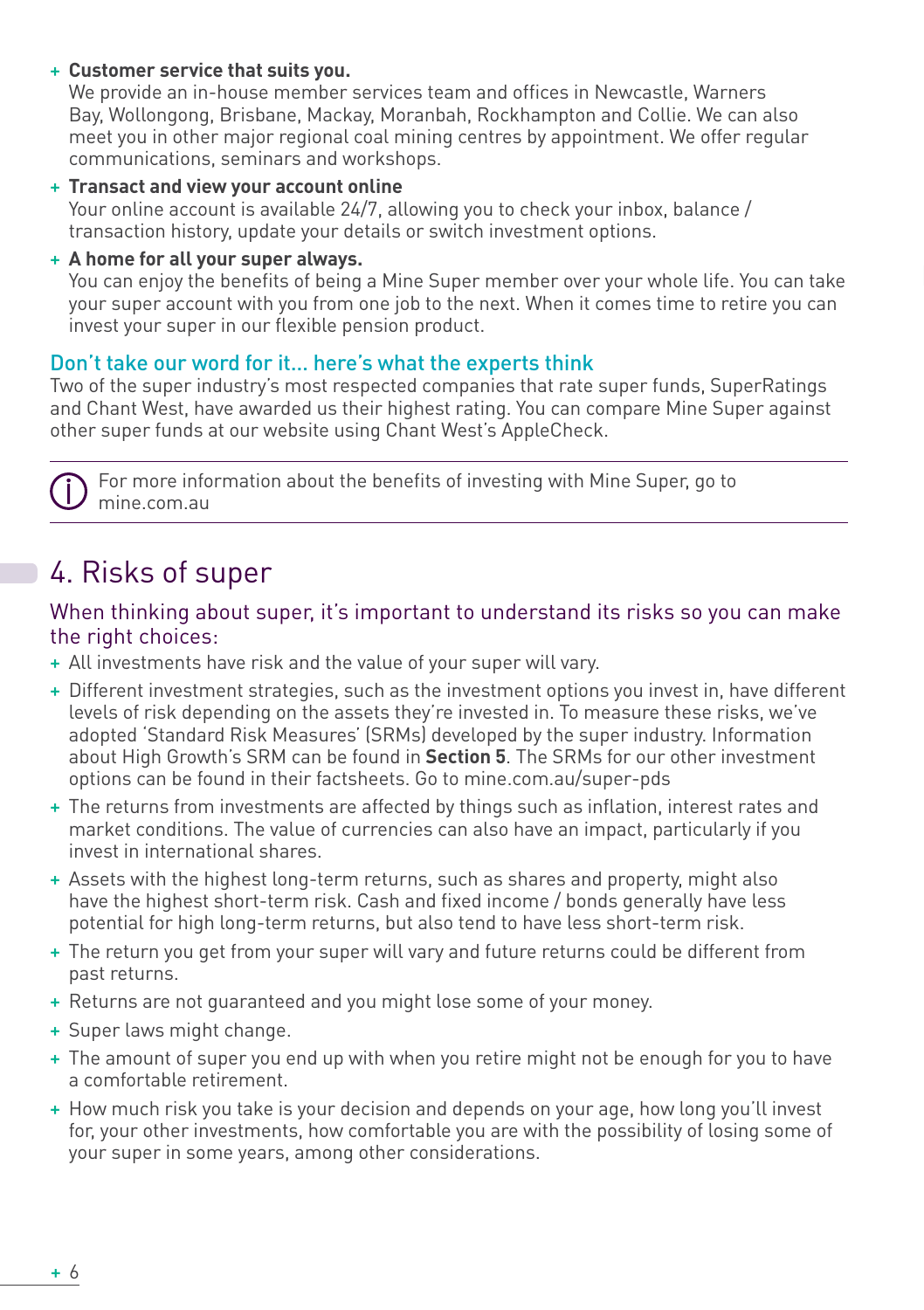If you have a defined benefit account, the value of your benefits is based on how long you've held your account and the benchmark amount when you retire, rather than investment returns. Therefore, many of the investment risks above don't directly affect the value of your defined benefit account. The growth in your defined benefit may also differ from the returns of investment products. This could be positive or negative. Risks associated with a defined benefit scheme are also that the underlying investments, employer contributions and insurance may not be sufficient or available to meet benefit entitlements. We and the Fund actuary carefully monitor this.

## 5. How we invest your money

#### Defined benefit account

If you have a defined benefit account, your benefit is linked to the movement in the benchmark amount, not to investment returns. This means the investment options below don't apply.

We invest defined benefit assets in accordance with the investment strategy we consider appropriate given the risks associated with the WA Coal division.

#### Accumulation account

If you have an accumulation account, we offer 12 investment options for you to invest your super:

**Six pre-mixed investment options** – High Growth, Growth, Balanced, Conservative Balanced, Indexed Defensive and Secure.

**Six single asset class investment options** – Australian Shares, International Shares, Property, Bonds, Cash and Term Deposit.

Warning: When you're thinking about which investment options to invest in, you should consider the likely investment return, risk and how much time you have to invest.

#### Mine Super gives you choices

One of the benefits of Mine Super is that you can choose which investment options your super's invested in or make no choice and have it automatically invested in our MySuper Lifecycle Investment Strategy.

- + **Make no choice** and your super will be invested in our MySuper Lifecycle Investment Strategy. **Or**
- + **Choose your own investment options.** You can choose any mix of the six pre-mixed and six single asset class investment options. The mix you choose must add up to 100%. You can also choose to invest your current account balance and future contributions differently or invest in our Lifecycle Investment Strategy at any time.

 To help you decide how to invest your super, it's important to understand some basic investment concepts. See our investment factsheets at mine.com.au/super-factsheets

#### An example of our investment options – High Growth

Invests primarily in shares, that aim to maximise returns by taking greater risk, with a small allocation to defensive assets such as bonds and cash.

#### Who is High Growth suitable for?

Suitable for people who wish to invest their super for five or more years.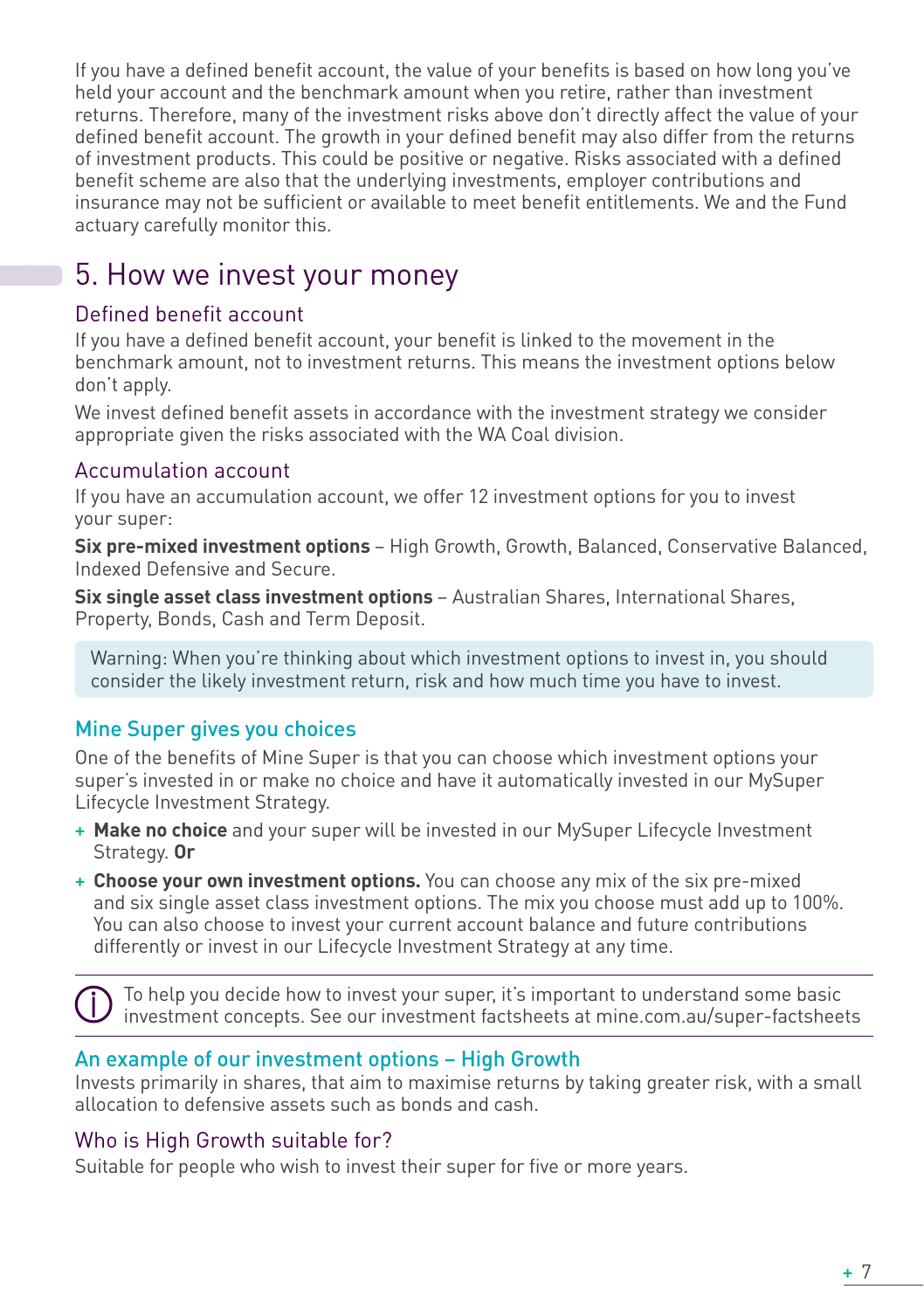#### What assets does High Growth invest in?

|                             | SAA <sup>2</sup> | Allowable range <sup>2</sup> |
|-----------------------------|------------------|------------------------------|
| <b>Australian Shares</b>    | 38%              | $20 - 55%$                   |
| <b>International Shares</b> | 49%              | $30 - 65%$                   |
| Alternatives                | 0.7%             | $0 - 20%$                    |
| Infrastructure              | 4.3%             | $0 - 25%$                    |
| Property                    | 3.2%             | $0 - 20%$                    |
| Fixed Income                | 1.3%             | $0 - 20%$                    |
| Cash                        | 3.5%             | $0 - 20%$                    |

#### What's the investment return objective?

Achieve a return exceeding the increase in the Consumer Price Index (CPI) by at least 4% pa, after tax and investment costs, over any ten year period.<sup>3</sup>

**Example:** If the ten-year CPI is 2% pa, the investment objective will be for investment returns to exceed 6% pa, after tax and investment costs, over the ten year period.

#### What's the minimum time you should invest in High Growth?

At least five years.

#### High Growth's standard risk measure

High Growth's risk level is **high.** The table below shows the estimated number of annual negative returns over any 20 year period. These negative returns can be experienced several years apart or several years in a row within the 20 year period.



Estimated number of annual negative returns over any 20 year period - **4 to less than 6** 

 For more information about the standard risk measure read the **High Growth** factsheet at mine.com.au/super-pds or go to mine.com.au/investment-options

#### How can you change the investment options you're invested in?

You can switch investment options through your online member account or by filling in the **Make an investment choice** form.

#### Who do we invest your super with?

We appoint professional investment managers to invest your super. We regularly review their performance and can remove managers and add new ones.



 For more information about our investment managers go to mine.com.au/how-we-invest-your-money

- $2$  The actual asset allocation can move over time while remaining within the allowable range. For up-to-date actual asset allocation information, call us on 13 64 63.
- <sup>3</sup> The investment return objective differs from the return targets disclosed in the Product Dashboard due to using different methodologies.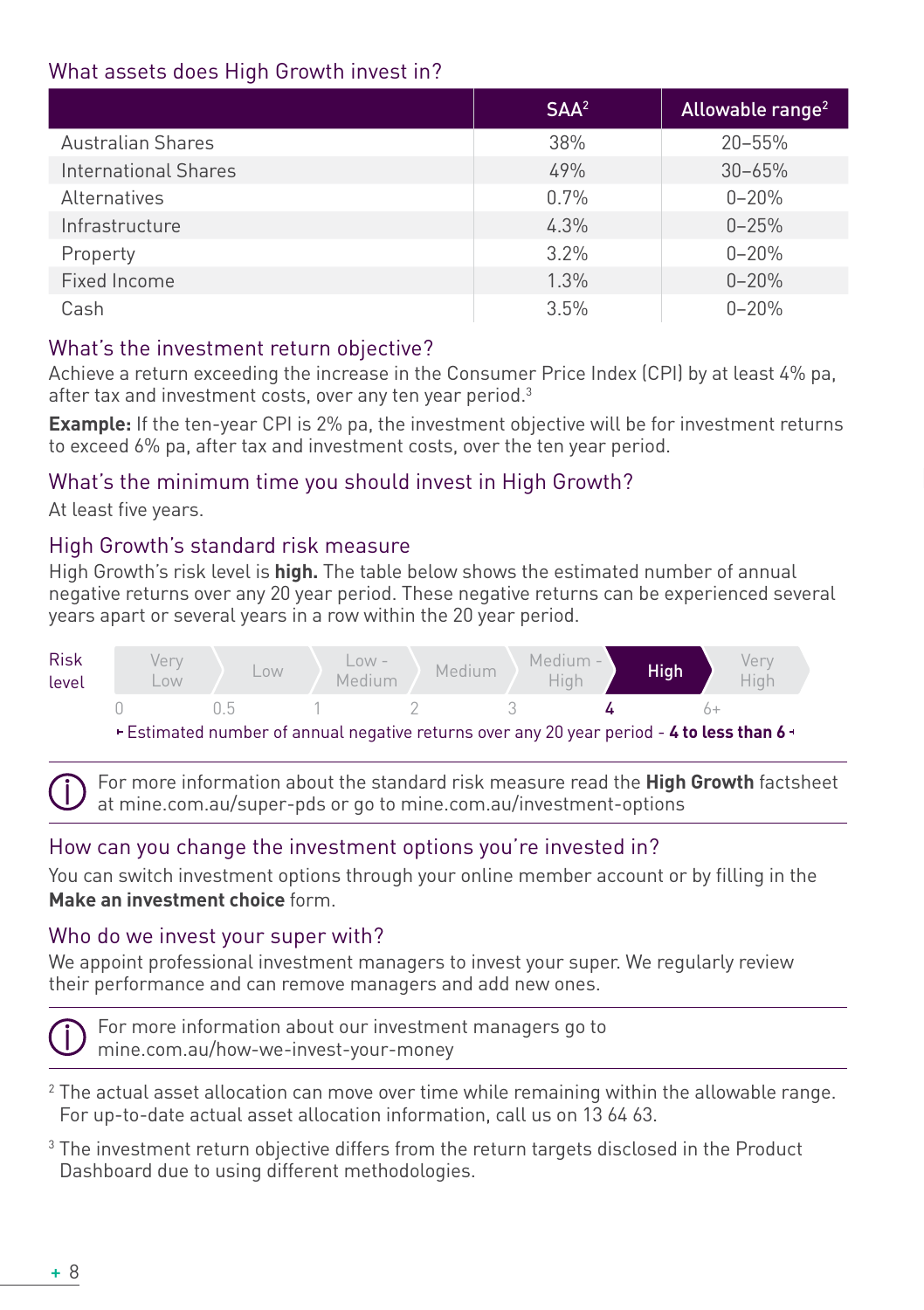#### Can our investment options change?

Yes, in the future we might offer new investment options or close or change existing ones.

#### Do we take labour standards or environmental, social or ethical considerations into account?

We seek to maximise investment returns while managing risk. Our investment options are managed by a group of market leading Australian and global funds management businesses who engage with company management. They integrate the management of a range of environmental, social and governance risk factors and opportunities into the investment process, which may impact our investment returns and reputation.

You should read the important information about our 12 investment options before 圓 making a decision. Read the factsheets titled: **High Growth; Growth; Balanced; Conservative Balanced; Indexed Defensive; Secure; Australian Shares; International Shares; Property; Bonds; Cash** and **Term Deposit** at mine.com.au/super-pds. The material relating to our 12 investment options may change between the time you read this Statement and the day you sign the application form.

## 6. Fees and costs4

This document shows fees and other costs that you may be charged. These fees and other costs may be deducted from your money, from the returns on your investment or from the assets of the superannuation entity as a whole.

Other fees, such as activity fees, advice fees for personal advice and insurance fees, may also be charged, but these will depend on the nature of the activity, advice or insurance chosen by you. Entry fees and exit fees cannot be charged.

Taxes, insurance fees and other costs relating to insurance are set out in another part of this document.

You should read all the information about fees and other costs because it is important to understand their impact on your investment.

#### **The following is a consumer advisory warning which, by law, we must show.**

## Did you know?

Small differences in both investment performance and fees and costs can have a substantial impact on your long term returns. For example, total annual fees and costs of 2% of your account balance rather than 1% could reduce your final return by up to 20% over a 30 year period (for example reduce it from \$100 000 to \$80 000).

You should consider whether features such as superior investment performance or the provision of better member services justify higher fees and costs.

You or your employer, as applicable, may be able to negotiate to pay lower fees. Ask the fund or your financial adviser.

#### To find out more

If you would like to find out more, or see the impact of the fees based on your own circumstances, the Australian Securities and Investments Commission (ASIC) website (www.moneysmart.gov.au) has a superannuation calculator to help you check out different fee options.

4 All our fees and costs include GST where applicable.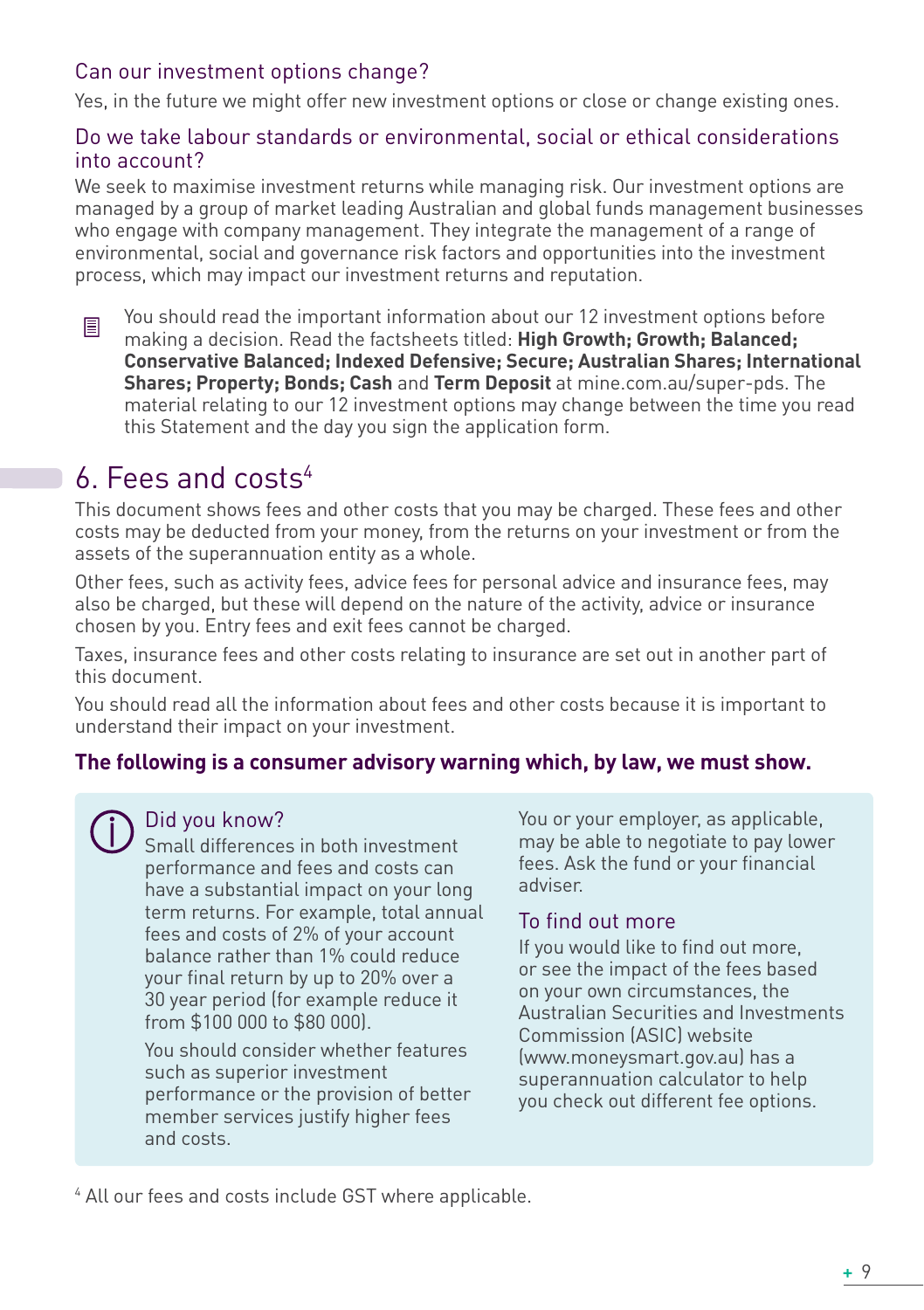To make it easy for you to compare fees and costs across different funds, we must set out our fees and costs in the following way. Our fees and costs are either deducted directly from your account, for example the Administration fee, or deducted from the investment option you're invested in before earnings are credited to your account.

The fee table on the next page shows an estimate of the fees a member with an account balance of \$50,000 would pay as at the date of this Product Disclosure Statement. Actual fees may vary.

| Type of fee or cost                                                                                                   | Amount (% pa)                                                                                                                                                                                                                                                                                               | How and when paid                                                                                                                                                                                                                                        |
|-----------------------------------------------------------------------------------------------------------------------|-------------------------------------------------------------------------------------------------------------------------------------------------------------------------------------------------------------------------------------------------------------------------------------------------------------|----------------------------------------------------------------------------------------------------------------------------------------------------------------------------------------------------------------------------------------------------------|
| Investment fee <sup>6,7</sup>                                                                                         | High Growth <sup>5</sup> 0.37%, Growth<br>0.35%, Balanced 0.32%,<br>Conservative Balanced <sup>5</sup> 0.27%,<br>Indexed Defensive 0.15%,<br>Secure 0.09%, Australian<br>Shares 0.10%, International<br>Shares 0.08%, Property 0.08%,<br>Bonds 0.20%, Cash 0.08%,<br>Term Deposit 0.00%                     | We generally calculate and<br>deduct this fee daily when<br>unit prices are determined.                                                                                                                                                                  |
| <b>Administration fee</b> <sup>6</sup>                                                                                | <b>Defined benefit account - Nil:</b><br><b>Accumulation account only</b><br>- \$1 per week + 0.16% pa.<br>Percentage fee is zero for<br>Term Deposit; Defined benefit<br>account and accumulation<br>$account - 0.16\%$ pa of your<br>accumulation account.<br>Percentage fee is zero for<br>Term Deposit. | We generally deduct the<br>dollar-based administration<br>fee on the last day of the<br>month from your super<br>account balance. We<br>generally calculate and<br>deduct the percentage based<br>administration fee when unit<br>prices are determined. |
| <b>Buy-sell spread</b>                                                                                                | Nil                                                                                                                                                                                                                                                                                                         |                                                                                                                                                                                                                                                          |
| <b>Switching fee</b>                                                                                                  | <b>Nil</b>                                                                                                                                                                                                                                                                                                  |                                                                                                                                                                                                                                                          |
| <b>Advice fees</b> relating to<br>all members investing<br>in a particular MySuper<br>product or investment<br>option | We offer a complimentary<br>appointment with a financial<br>adviser for all members and<br>personal advice fees are up to<br>a maximum of $$2,750$ .                                                                                                                                                        | You pay or, for the portion of<br>the advice that is super<br>related, you can choose to<br>have it deducted from your<br>super account.                                                                                                                 |
| Other fees and costs <sup>8</sup>                                                                                     | <b>Nil</b>                                                                                                                                                                                                                                                                                                  |                                                                                                                                                                                                                                                          |
| Indirect cost ratio<br>$(ICR)^{6,7}$                                                                                  | High Growth <sup>5</sup> 0.21%, Growth<br>0.28%, Balanced 0.27%,<br>Conservative Balanced <sup>5</sup> 0.40%,<br>Indexed Defensive 0.06%.<br>Secure 0.08%, Australian<br>Shares 0.00%, International<br>Shares 0.07%, Property 0.14%,<br>Bonds 0.14%, Cash 0.00%,<br>Term Deposit 0.00%                     | This is an estimate of the<br>annual indirect cost ratio for<br>each investment option. The<br>actual costs are deducted<br>from the return paid to the<br>Fund when each unit price is<br>determined.                                                   |

#### **Mine Superannuation Fund**

5 If you're invested in the MySuper Lifecycle Investment Strategy, you'll be invested in a mix of the High Growth and Conservative Balanced investment options based on your age. Your fees will be weighted across these investment options according to this mix.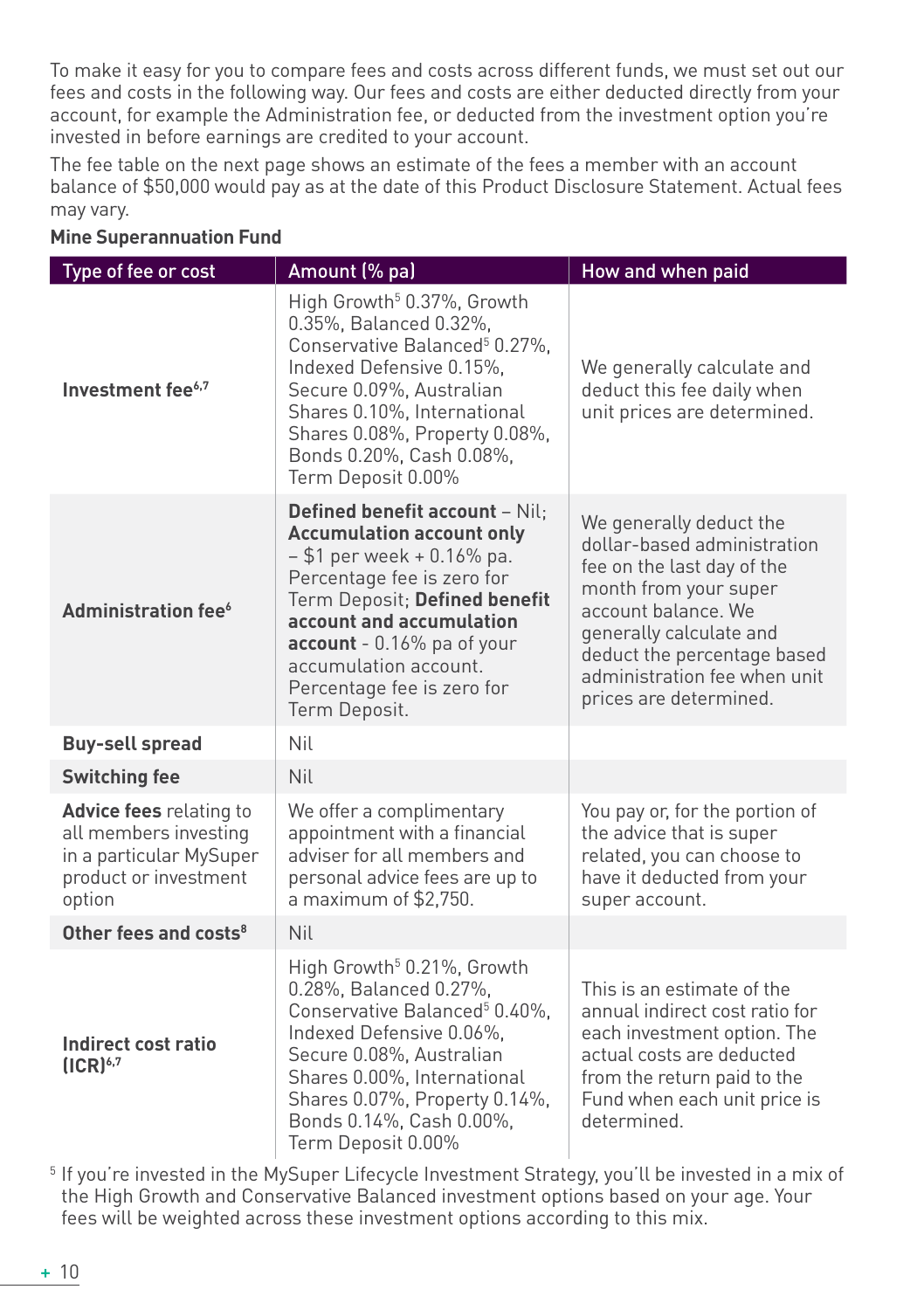Read our **Fees information** factsheet for how you'll be affected at different ages. For more information about the Lifecycle Investment Strategy read our **Lifecycle Investment Strategy** factsheet at mine.com.au/super-pds

- <sup>6</sup> If your account balance for a product offered by the superannuation entity is less than \$6,000 at the end of the entity's income year, the total combined amount of administration fees, investment fees and indirect costs charged to you is capped at 3% of the account balance. Any amount charged in excess of that cap must be refunded.
- <sup>7</sup> The investment fees and indirect costs shown are estimated by reference to investment related fees and costs, including underlying investment manager costs, incurred for the 12 month period to 30 June 2021. Accordingly, actual investment and indirect costs over the current period of the PDS will vary based on actual fees and costs incurred in that period.
- <sup>8</sup> We may apply other fees and costs which relate to family law splits, answering subpoenas, advice fees for personal advice, insurance fees and term deposit early withdrawal fees. See the **Fees information** factsheet at mine.com.au/super-pds for further information.

#### An example of annual fees and costs

This table gives an example of how the fees and costs for the MySuper Lifecycle Investment Strategy for members aged 50 and under, who are invested 100% in High Growth, for this superannuation product can affect your superannuation investment over a one year period. You should use this table to compare this superannuation product with other superannuation products.

| <b>Example - High Growth</b>                  |                   | <b>Balance of \$50,000</b>                                                                             |
|-----------------------------------------------|-------------------|--------------------------------------------------------------------------------------------------------|
| Investment fees                               | 0.37%             | For every \$50,000 you have in High Growth you will<br>be charged \$185 each year                      |
| <b>Plus</b> Administration fees               | 0.16%<br>$+$ \$52 | And, you will be charged \$80 plus \$52 in<br>administration fees regardless of your balance           |
| <b>Plus</b> Indirect costs for<br>High Growth | 0.21%             | And, indirect costs of \$105 each year will be<br>deducted from your investment                        |
| <b>Equals</b> Cost of product                 | \$422             | If your balance was \$50,000, then for that year you<br>will be charged fees of \$422 for High Growth. |

If you close your account you won't be charged an exit fee or a buy/sell spread. Additional fees may apply.

#### Can we change our fees and costs?

Yes, we can change our fees and costs without your consent. We'll give you at least 30 days notice of any change. Investment fees and indirect fees may vary as the actual fees and costs charged by the Fund vary. No notice is provided of these changes.

#### Insurance premiums

Details about the cost of your insurance and how your insurance premiums are calculated are set out in section 8 of this PDS and in the Insurance Guide. The premiums we charge can change in line with the terms of the policy and include an insurance administration fee that is retained by Mine Super. If the change is material, we'll let you know in writing at least 30 days before the changes take effect.

#### Financial advice fees

If you need financial advice, Mine Super Financial Advice<sup>9</sup> is here to provide the help you need to make confident and informed financial decisions.

You'll need to complete a **Financial advice fee authorisation** form and return it to us before we can deduct financial advice fees from your account.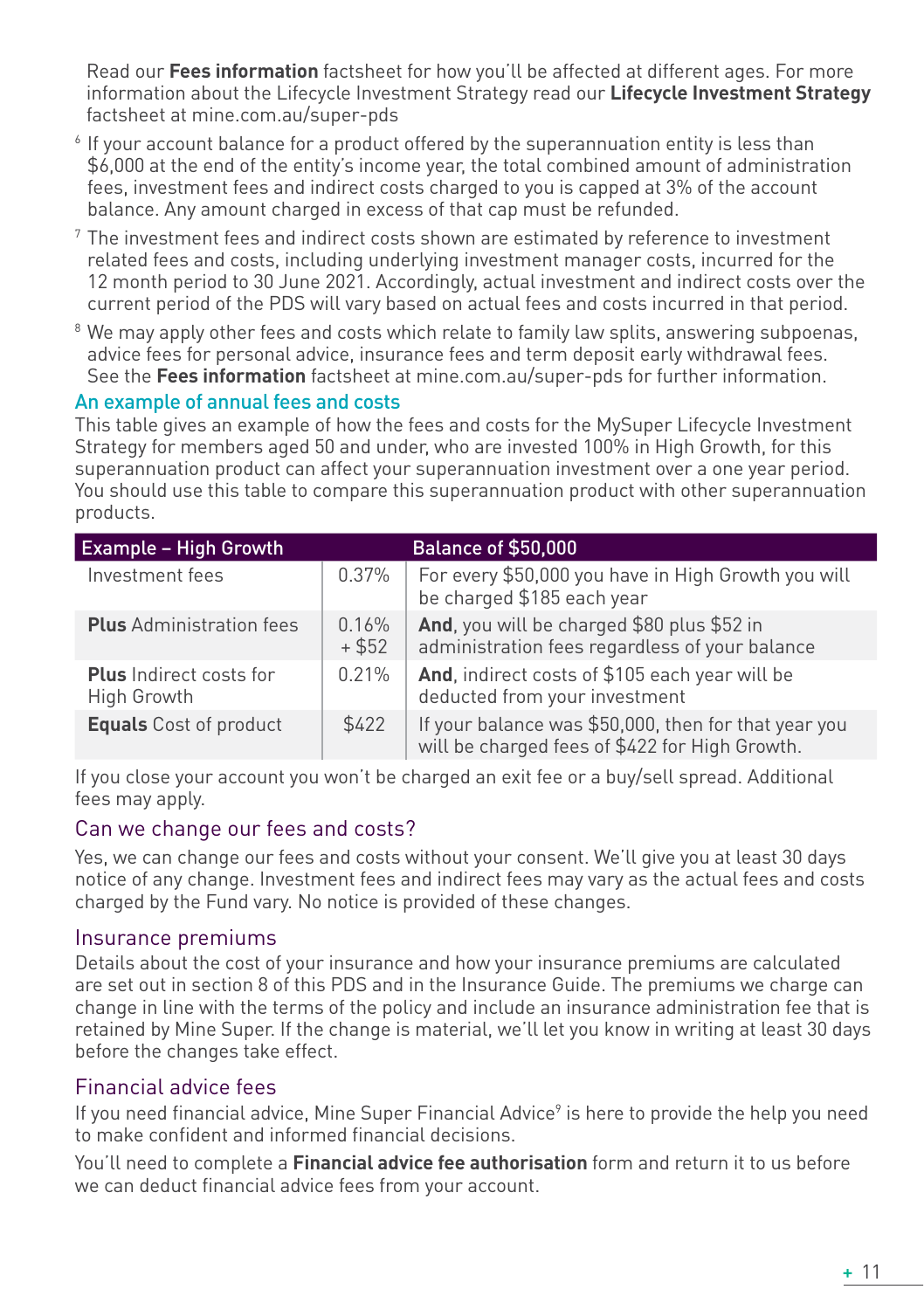For more information about Mine Super Financial Advice, read the **Here to help you make confident and informed financial decisions** factsheet at mine.com.au/super-factsheets

Warning: If you get financial advice from Mine Super Financial Advice, you might have to pay extra fees. The fees you'll be charged will be outlined in a Statement of Advice. The cost of financial advice and how you pay for it depends on the type of advice you're looking for.

- <sup>9</sup> Advice is provided by Mine Super Financial Advice a trading name of Mine Super Services Pty Ltd ABN 49 051 315 014 AFS licence 502700, and is a related entity to the Trustee.
- You should read the important information about fees at mine.com.au/super-pds 圁 before making a decision. Read the factsheet titled **Fees information.** The material relating to fees may change between the time you read this Statement and the day you sign the application form.

## 7. How super is taxed<sup>10</sup>

#### When money is paid into your account:

- + **Contributions from your employer and before-tax pay (salary sacrifice)**  these are taxed at 15% if you earn less than \$250,000 pa and 30% if you earn more than \$250,000 pa. If you contribute amounts above the government's yearly limit, or 'contribution cap', you might have to pay extra tax. For information about withdrawing these excess contributions and the tax implications, read our **How much can I add to my super account?**  factsheet at mine.com.au/super-pds
- + **Contributions you make from your after-tax pay, income or savings**  these aren't taxed, except if you contribute an amount above the government's yearly limit.
- + **Contributions from your spouse (spouse contributions)** these contributions aren't taxed. If you earn less than \$40,000 a year, your spouse might be eligible for an 18% income tax offset on the first \$3,000 they put into your super account each year.

Warning: The government has set limits, called 'contribution caps', on how much you can<br>! contribute into super at the low 15% tax rate. If you exceed these limits you'll pay extra tax.

#### Investment earnings

These are generally taxed at 15%. This tax is deducted from the investments you're invested in before earnings are allocated to your account.

#### When you withdraw money from your account

The tax you pay when you withdraw money from your super depends on your age:

- + **Age 60 and over:** You won't pay tax.
- + **Your preservation age age 59:** Part of your 'taxable component' (the part of your super you have to pay tax on) is tax-free. Amounts above this tax-free portion are taxed. To work out the amount of your 'taxable component' that's tax-free, go to mine.com.au/withdrawal-tax
- + **Under preservation age:** The full 'taxable component' is taxed at your marginal tax rate or 22%, whichever is lower, which includes the Medicare Levy.

If you have to pay tax, we'll deduct it from your withdrawal benefit. Your super won't be taxed if you transfer it to another super fund or pension.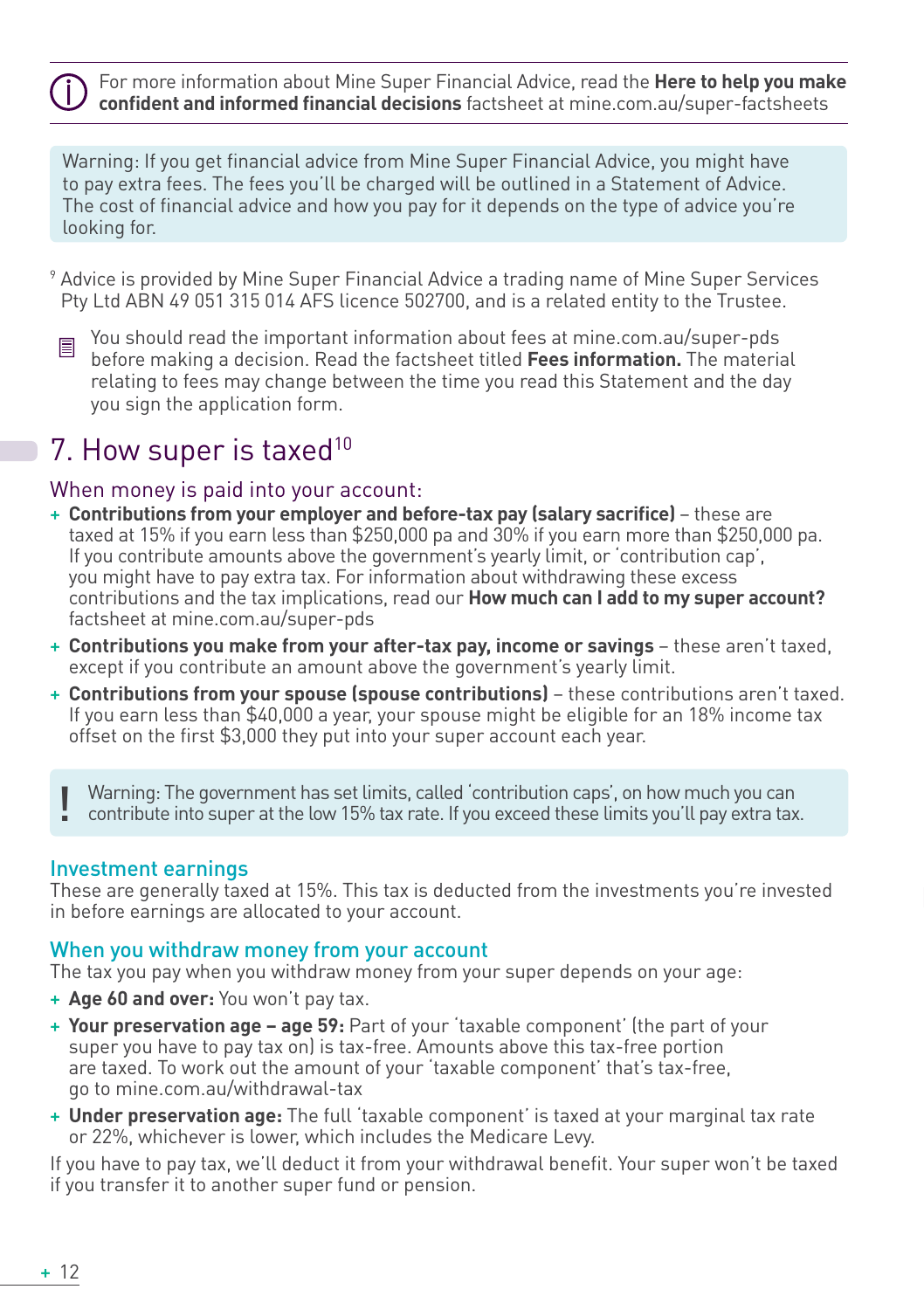#### Tax paid on death benefits

If you die, the amount of tax deducted depends on who receives your super.

- + **Paid to dependents**  Tax-free.11
- + **Paid to non-dependents**  The 'taxable component' is made up of two parts called the 'taxed element' and 'untaxed element'. The tax rates for each will depend on the relevant circumstances.



 For more information about dependents, read our **Nominating beneficiaries** factsheet at mine.com.au/super-factsheets

<sup>10</sup> This information on how super is taxed is general information only. How your super is taxed will depend on your personal circumstances.

<sup>11</sup> Adult children who aren't financially dependent or in an interdependency relationship with their parents are considered dependants under super law but non-dependents under tax law. Therefore, if they receive a death benefit they would need to pay tax.

#### Tax paid by temporary residents and working holiday makers

If you're a temporary resident or working holiday maker you can apply to withdraw your super if you leave Australia. For temporary residents the 'taxable component' is taxed at 35% and the 'untaxed component' is taxed at 45%, while if you're a working holiday maker your full benefit will be taxed at 65%. These tax rates don't include the Medicare Levy, which might be payable.

Warning: You should give us your Tax File Number (TFN) when you open your account with us. If you don't, you may pay extra tax when you contribute money into your account or withdraw money, or you might not be able to make some types of contributions.

It will also be more difficult to trace different super accounts in your name so that you receive all your super when you retire. !

 For more information about TFNs, read our **Your Tax File Number and super** factsheet at mine.com.au/super-factsheets

 $\Box$  You should read the important information about contribution caps before making a decision. Read the factsheet titled **How much can I add to my super account?** at mine.com.au/super-pds. The material relating to contribution caps may change between the time you read this Statement and the day you sign the application form.

## 8. Insurance in your super

Warning: This is only a general summary of our insurance. You can find other important information about insurance, such as the cost of this insurance and if you're eligible to take out insurance through your Mine Super account, in our **Insurance Guide**.

You should read the information in the full PDS including the **Insurance Guide**, before deciding if this insurance is appropriate. You can find these documents at mine.com.au/super-pds !

#### Defined benefit account

If you have a defined benefit account, and are working for a WA coal industry employer, you'll be entitled to receive a death and total and permanent disablement (TPD) benefit if you die or become disabled before you turn age 60. This is in addition to the retirement benefit you're entitled to, as outlined in Section 1, titled 'About us'. If you have an accumulation account, you can also apply for extra Voluntary Insurance Cover by completing a form.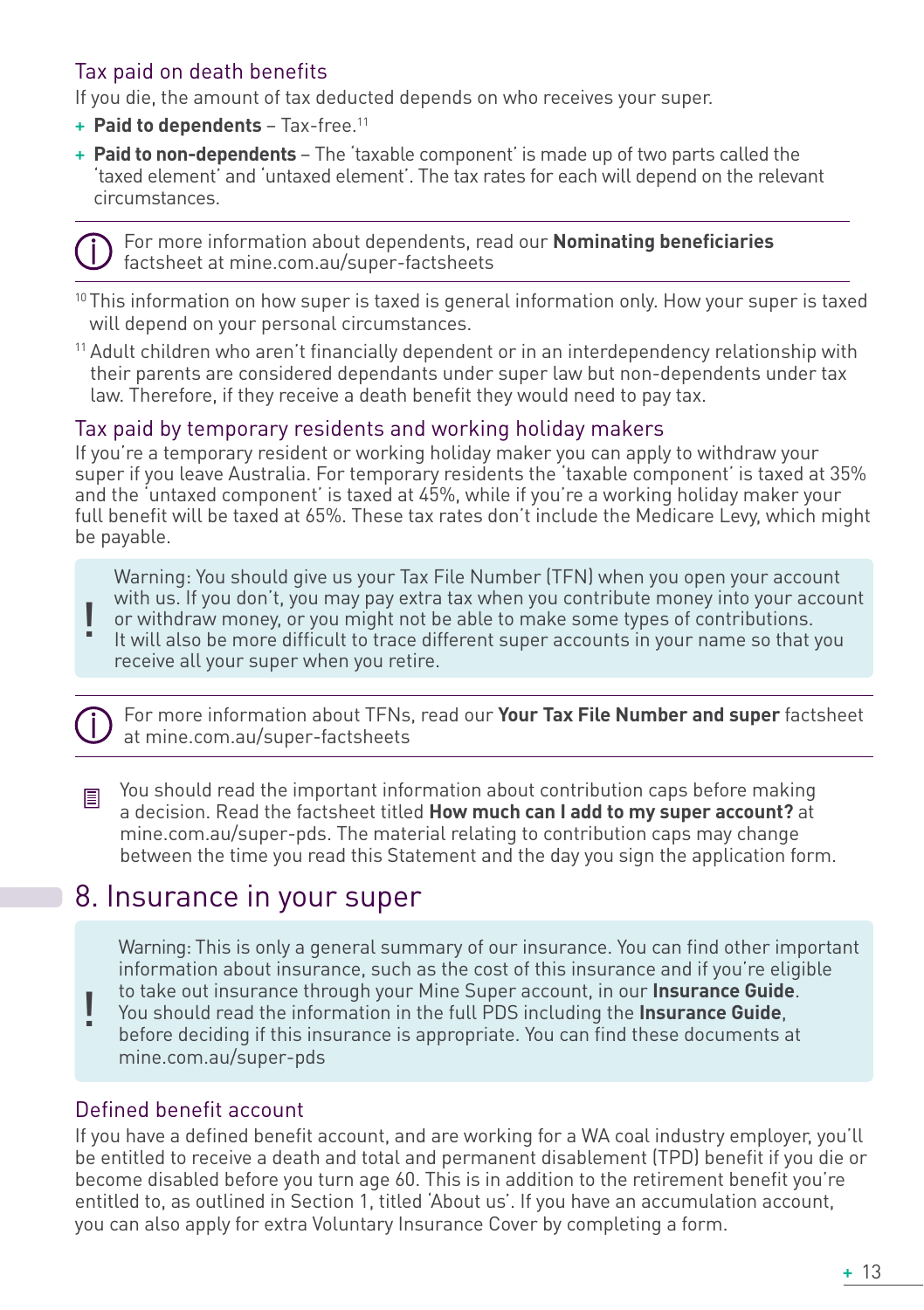Your death or TPD benefit is worked out using the following formula:12% x years to age 60 x benchmark amount at the date of death or disablement.

To qualify for a TPD benefit, you need to meet the definition of 'Totally and Permanently Disabled' under the insurance policy we've taken out to fund these benefits. You can find this definition on page 6 of the WA Coal Insurance Guide.

If you're seriously incapacitated, but don't qualify for a TPD payout and you're under 60 years of age, you might qualify for a partial and permanent disablement benefit. Generally, to qualify the trustee must be of the opinion that you are unable to work in any occupation for your current employer for which you're reasonably qualified for, and be suffering 'temporary incapacity' within the meaning of the relevant regulations. If you're eligible the total benefit you're able to claim is your retirement benefit at the date you're disabled. This benefit doesn't cost you anything.

#### Accumulation account

If you have an accumulation account, you can have the following insurance through your account:

- + **Death and Terminal Illness (DTI) and Total and Permanent Disablement (TPD) insurance** – Pays a lump sum if you die, are terminally ill and have less than 24 months to live or become totally and permanently disabled.
- + **Income Protection (IP) insurance** Replaces part of your pay if you become ill or injured and can't work. The total benefit you'll receive is the lesser of 84.5% of your insured salary or the actual salary you earned over the 12 months immediately prior to the date you became disabled. If you've worked for an Industry Employer for less than 12 months, your salary will be based on your average salary taken from the commencement of employment to the date you became disabled. This includes a super contribution paid to your Mine Super account (calculated using the compulsory super contribution rate current at the date of your disablement), with the remaining amount paid to you directly. The super contribution component can change in line with super law.

#### Who receives Basic Insurance Cover?

If you have an accumulation account only (ie. you don't have a defined benefit account) and you're eligible, you'll receive Basic Insurance Cover, which is made up of DTI and TPD insurance. You don't need to apply for this insurance or have your health assessed. Generally, Basic Insurance Cover is added to your account after all the following have occurred:

- + Your account balance is \$6,000 and above.
- + You're aged 25 to 64.
- + You're employed and your employer makes their first contribution to your account.

Initially you'll receive Limited Basic Insurance Cover, which provides cover for illnesses or injuries that first arise after your cover starts. If your employer's first contribution is within 180 days of you starting employment, and you're in Active Employment for 30 consecutive days, your cover will automatically convert to standard Basic Insurance Cover, which provides cover for illnesses or injuries regardless of when they first arose. If, however, your employer makes their first contribution after 180 days of you commencing employment, Limited Basic Insurance Cover will apply for 24 months followed by an additional 30 consecutive days of Active Employment before converting to standard Basic Insurance Cover.

#### **How can I add this insurance to my account if I'm under 25 or have an account balance below \$6,000?**

If you're not eligible because your balance is below \$6,000 and / or you're under 25 years of age, you can still choose to have Basic Insurance Cover added to your account by completing a **Super account essentials** form. You'll need to be aged 15 to 64, be employed and have your employer make a contribution to your account.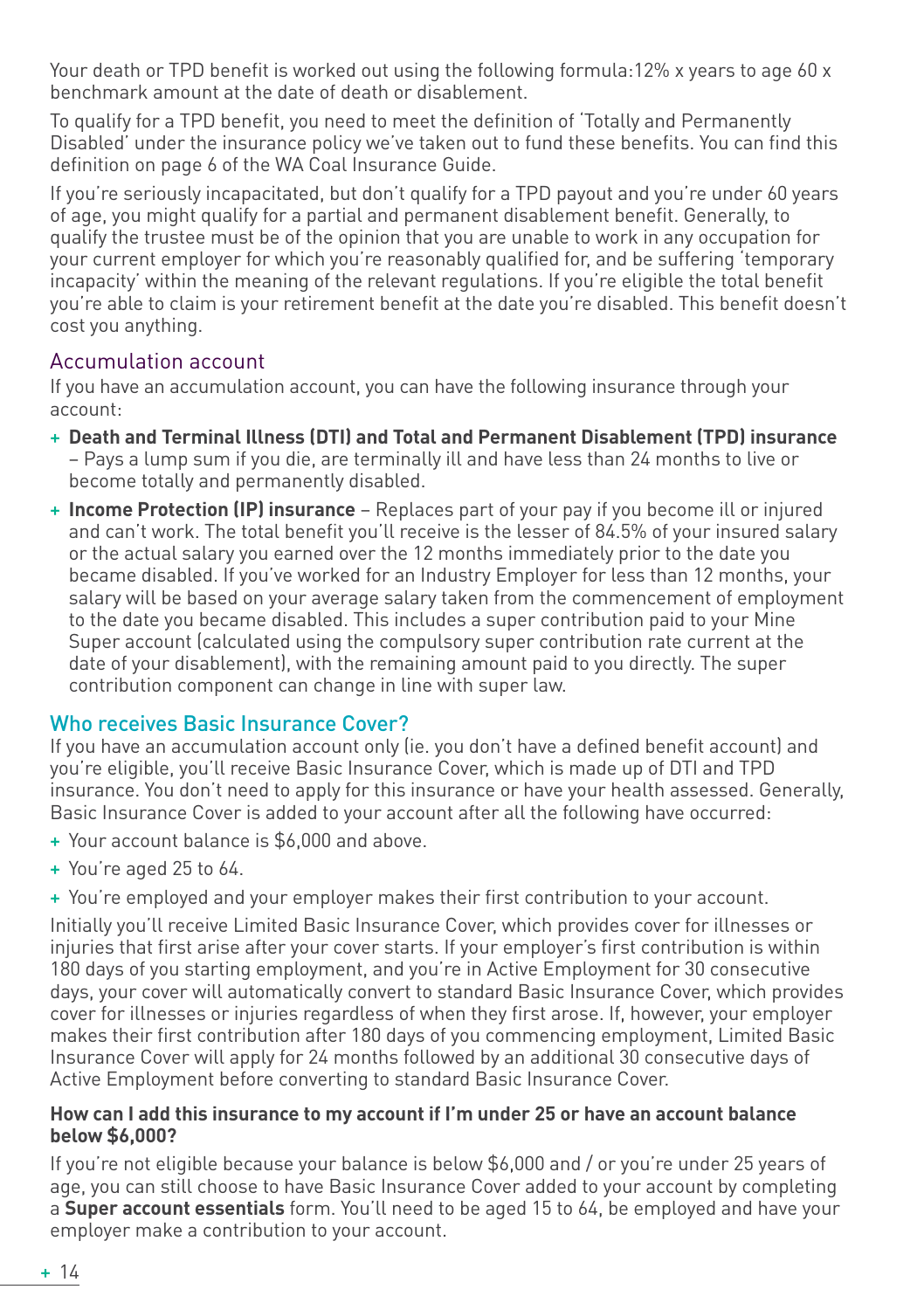#### **How much Basic Insurance Cover do you receive?**

You'll receive a set amount of insurance, between \$5,000 and \$100,000, based on your age. Read the Insurance Guide for details of the amount you'll receive for your age.

#### **When is Basic Insurance Cover added to your account?**

- + If this insurance is added to your account automatically the later of the date your employer makes their first eligible contribution to your account OR the date you reach age 25 and your balance reaches \$6,000 and above.
- + If you ask us to add this insurance to your account the later of the date we receive your application, your employer makes their first eligible contribution to your account, your employment commencement date or the date you ask us to add this insurance.

#### Insurance you apply for

If you're not eligible for Basic Insurance Cover or you want IP insurance or extra DTI and TPD insurance, you can apply for insurance by completing:

- + **Apply for Income Protection insurance** form IP insurance.
- + **Apply for Voluntary Insurance Cover** form DTI and TPD insurance, called Voluntary Insurance Cover. Applications for Voluntary Insurance (DTI and TPD) will be assessed by our insurer.

#### The cost of insurance

There's a cost of having insurance through your accumulation account. It depends on the amount of insurance, your age, gender, salary (for IP insurance only), whether you smoke and the type of 'job classification' you have.

 If you don't tell us your job classification, you could pay more for your insurance than you have to. For more information read our Insurance Guide at mine.com.au/super-pds

We deduct the cost of your insurance (premium) from your account monthly in arrears, which covers you for that month. If you're eligible for Basic Insurance Cover, we'll automatically deduct the cost of this insurance from your account unless you tell us you don't want it.

The range of costs for our insurance can be found below. You can find the full table of premiums rates in our Insurance Guide which you can find at mine.com.au/super-pds

- + **Basic Insurance Cover** cost ranges between \$2.79 per month and \$70.66 per month for males and \$2.22 per month to \$63.99 per month for females. As you get older, the amount of your Basic Insurance Cover and in turn, its cost, will automatically change.
- + **Voluntary Insurance Cover**  for \$10,000 of DTI and TPD cover, cost ranges between 7.587 per month and \$505.909 per month. As you get older, the cost of your Voluntary Insurance Cover will automatically change.
- + **IP insurance** for \$1,000 of cover, cost ranges between \$0.147 per month and \$1.657 per month for males and \$0.196 per month and \$2.323 per month for females, depending on your age. The cost includes 7.2% for government stamp duty. As you get older, the cost of your IP insurance will automatically change.

#### Cancelling insurance

You can cancel your accumulation account insurance at any time by phone on 13 64 63 or by completing the **Cancel my insurance** form. If you cancel your Basic Insurance Cover within 90 days of the date your insurance started, we'll refund your premiums to your account.

Your insurance will also be cancelled if your account hasn't had a contribution, including transfers from other super funds, for 16 months or more. This is called an 'inactive account'. We'll contact you to let you know if you're at risk of losing your insurance if it's inactive. You can also elect to keep the insurance on your account, regardless of whether it's inactive, by contacting us or completing an **Opt-in to keep your insurance** form.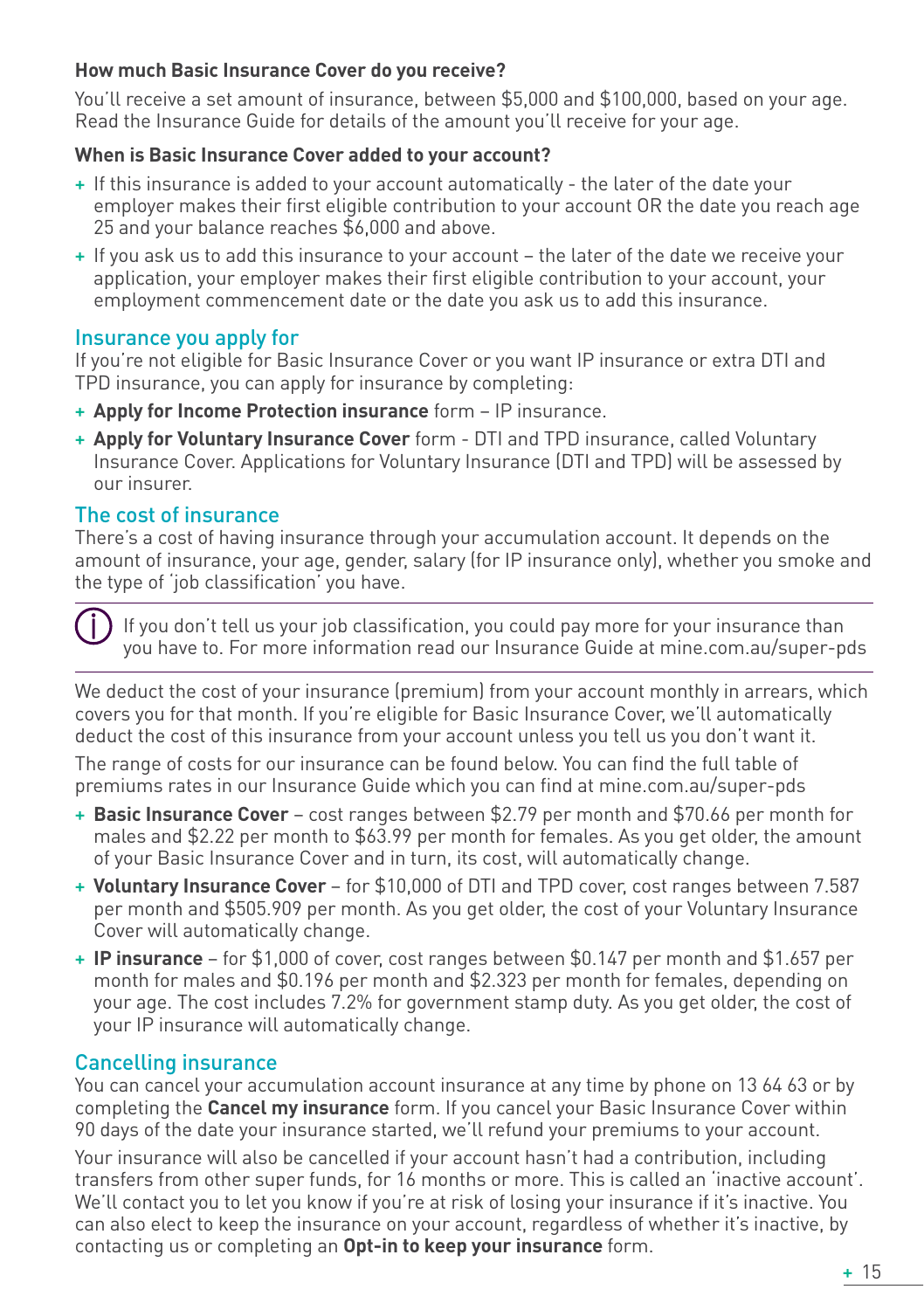Defined benefit members can't cancel their benefit because it's provided by law and not subject to an insurance policy.

#### Changing insurance

- + **Basic Insurance Cover** You can increase this insurance under our 'Introductory Cover Option' by completing a **Double your Basic Insurance Cover** form or **Your super account essentials** form.
- + **Voluntary Insurance Cover** You can apply to change this insurance at any time, including increasing it under our 'Significant Life Event option' by completing the **Change my insurance** form and / or **Increase insurance following a significant life event** form.
- + **IP insurance** You can apply to change your insured salary, waiting period and benefit period at any time by completing the **Your super account essentials** form or **Change my insurance** form.
- You should read the important information about insurance before making a decision. 目 Read the document titled **Insurance Guide** at mine.com.au/super-pds. The material relating to our insurance may change between the time you read this Statement and the day you sign the application form.

## 9. How to open an account

When you start work in the Western Australian coal mining industry, a Mine Super account will automatically be set up for you when we receive your first super contribution from your employer. By law your employer has to make defined benefit contributions on your behalf if you're likely to be employed as a mine worker for at least six months.

#### Making a complaint

Here at Mine Super we put our customers first and want to ensure we're providing the best possible customer experience. We always value your feedback to continually improve our products and services.

If you have a complaint, please get in touch and we'll make every effort to resolve your concerns quickly. There are various ways you can make your complaint, which you can find in our **Complaints Management Policy and Customer Guidance** at mine.com.au/complaints. If you need assistance, we can also help you submit your complaint. Let us know by calling 13 64 63 or by using one of the other contact methods outlined in our guidance document.

If you're not happy with how we've handled your complaint, or we don't respond to you within 45 calendar days, you can contact the Australian Financial Complaints Authority (AFCA). AFCA provides fair and independent financial services complaint resolution that's free to consumers. You can contact AFCA on 1800 931 678, by email at info@afca.org.au or in writing at Australian Financial Complaints Authority, GPO Box 3, Melbourne VIC 3001.

For more information about making a complaint, go to mine.com.au/complaints

#### How we protect your personal information – our Privacy Policy

We need to collect information about you to properly set up and manage your account. The government has put in place laws around how we manage this information to make sure it's protected. For more information, read the factsheet titled **Privacy Collection Notice** and our Privacy Policy at mine.com.au/your-privacy

#### Communicating with you digitally

Specific information relating to your account will be available digitally, via either your online account or our website. This includes things like Annual Statements, material product changes and transaction confirmations. For material product change notices and Annual Statements, we'll also contact you to let you know when the document is available. Prefer paper? Let us know by calling 13 64 63.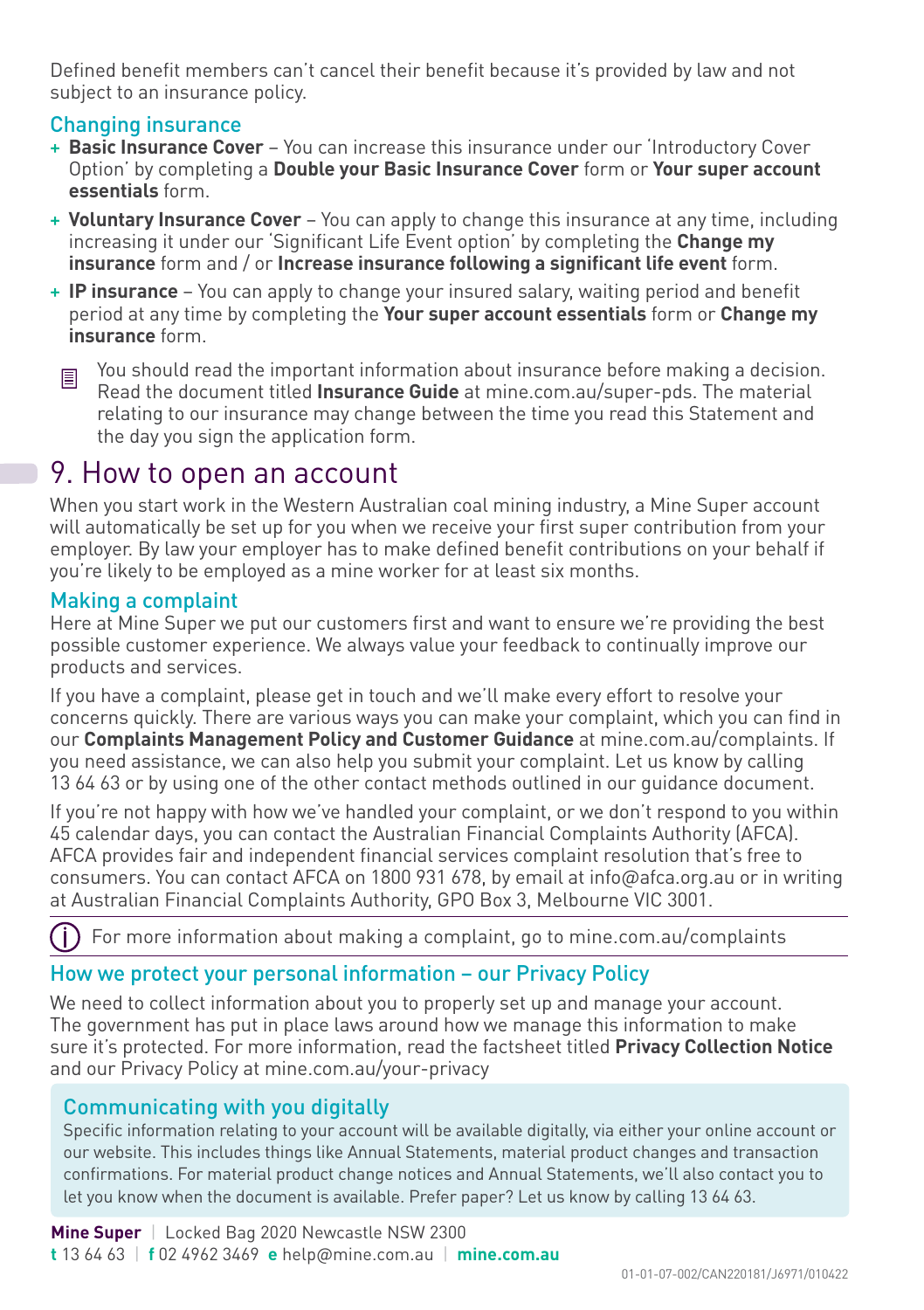

WA Coal

# **YOUR SUPER ACCOUNT ESSENTIALS**

#### **Before you start... Fill this form out in BLOCK letters using a black or blue pen. Write ' ' to mark boxes.**

If you make a mistake when filling out the form, cross it out and initial the change. Don't use liquid paper or whiteout. Before you send this form back to us read the Welcome Pack, which includes our Product Disclosure Statement (PDS) and Welcome to Mine Super booklet.

| 1. Your personal details                                                                                                                  |             |                            |
|-------------------------------------------------------------------------------------------------------------------------------------------|-------------|----------------------------|
| Mrs Miss Dr<br>Other<br>Ms<br>Mr<br>Given names                                                                                           | Male Female | Member number              |
| Surname                                                                                                                                   |             | Date of birth (DD-MM-YYYY) |
| Residential address                                                                                                                       |             |                            |
| Suburb<br>Postal address. If the same as your residential address, mark $\mathbf{\mathbf{\mathsf{X}}'}$ in this box $\mathbf{\mathsf{I}}$ |             | Postcode<br>State          |
| Suburb                                                                                                                                    |             | State<br>Postcode          |
| Mobile phone                                                                                                                              | Home phone  | Work phone                 |
| Preferred email                                                                                                                           |             | Other email                |

#### **2. Save on super fund fees**

If you've had more than one job, chances are you've got more than one super account. This will mean you're paying multiple fees for multiple accounts.

| Transfer your other super to Mine Super   |                                                                                |
|-------------------------------------------|--------------------------------------------------------------------------------|
| Fund name                                 | Member/account<br>number                                                       |
| Unique Superannuation<br>Identifier (USI) | How much do you want to transfer? Mark <b>X</b> in one box<br>Full balance, or |
| Australian Business<br>Number (ABN)       | Partial amount of \$                                                           |

## **Turn over to finish filling out this form...**

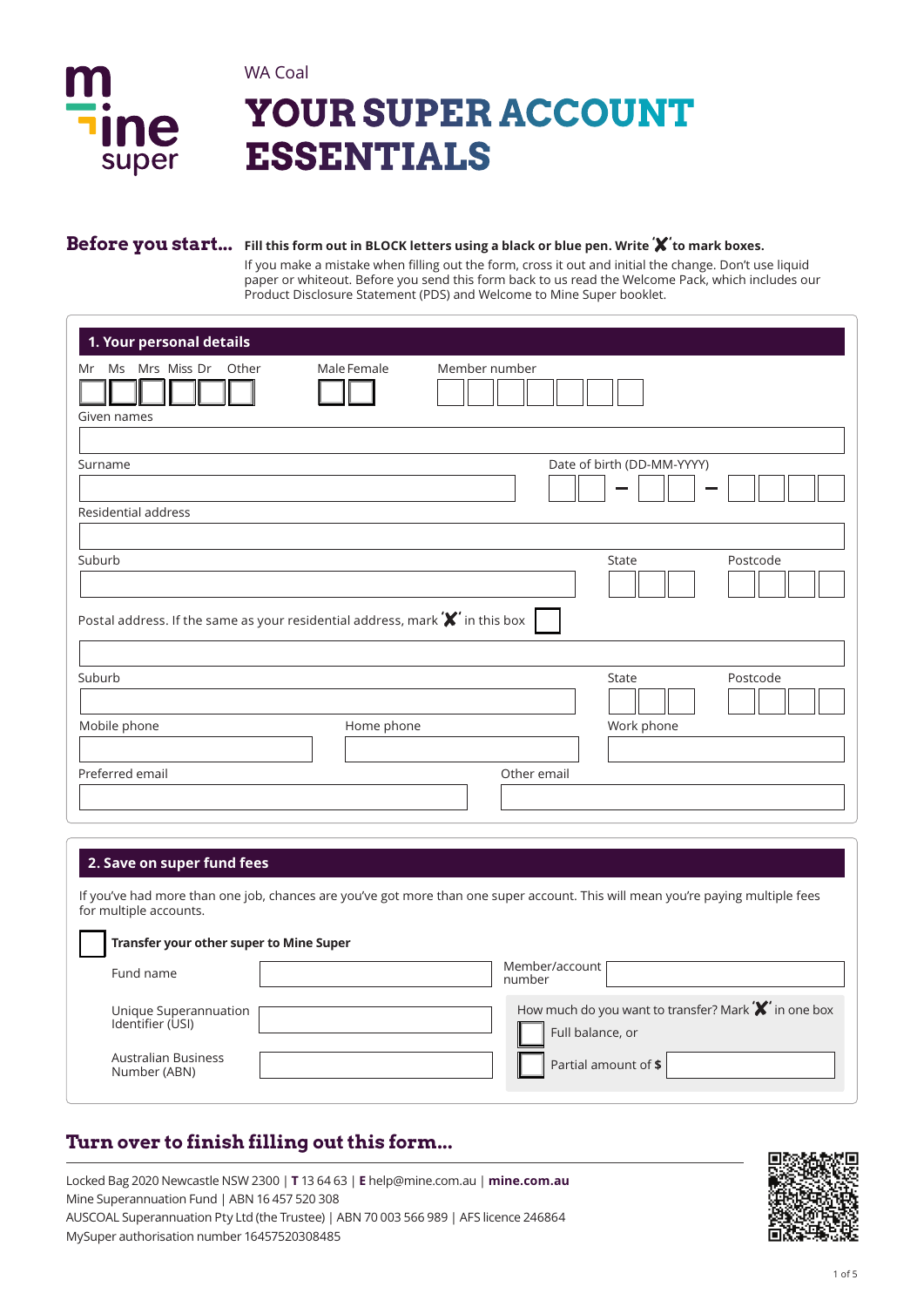#### **3. Protecting you and your family**

- To find out more about our insurance, see our WA Coal Division PDS and Insurance Guide at mine.com.au/super-pds
- If you have a WA Coal Division defined benefit account, you're entitled to a death and disablement benefit. For more information, see the WA Coal Division Insurance Guide.

#### **The duty to take reasonable care**

If you apply for Voluntary Insurance Cover or make changes to your Income Protection insurance, you will be treated as if you are applying for cover under an individual consumer insurance contract and this duty to take reasonable care will apply. The Insurer will conduct a process called underwriting. It's how it decides whether it can cover you, and if so on what terms and at what cost.

As part of underwriting, the Insurer will ask questions it needs to know the answers to. These will be about your personal circumstances, such as your health and medical history, occupation, income, lifestyle, pastimes, and current and past insurance.

The information you provide in response to those questions will be vital to the Insurer's decision. As such, when applying for life insurance you have a legal duty to take reasonable care not to make a misrepresentation to the Insurer. A misrepresentation is a false answer, an answer that is only partially true, or an answer which does not fairly reflect the truth.

This duty also applies when extending or making changes to existing insurance, and reinstating insurance.

If you do not meet your legal duty, this can have serious impacts on your insurance. Your cover could be avoided (treated as if it never existed), or its terms may be changed. This may also result in a claim being declined or a benefit being reduced. Whether the Insurer can exercise one of these remedies depends on a number of factors, including:

- whether reasonable care was taken not to make a misrepresentation. This depends on all of the relevant circumstances;
- what the Insurer would have done if the duty had been met for example, whether it would have offered cover, and if so, on what terms;
- whether the misrepresentation was fraudulent; and
- in some cases, how long it has been since the cover started.

Before any of these remedies are exercised, the Insurer will explain the reasons for its decision, how to respond and provide further information, and what you can do if you disagree.

#### **3a. Add Basic Insurance Cover to my account (accumulation only members)**

Generally you're not eligible for Basic Insurance Cover until your account balance reaches \$6,000 or more, you're aged 25 to 64, and you're employed and your employer makes their first contribution to your account.

However, you can still add it to your account before you turn 25 and / or your account balance is below \$6,000, provided you're employed and your employer makes their first contribution to your account.

If you choose to have cover added and your account becomes 'inactive', that is a contribution hasn't been credited to your account for 16 months or more, your insurance will NOT be cancelled as it would have been in normal circumstances.

#### **I'd like to add Basic Insurance Cover to my account.**

Make sure you check the eligibility criteria below so you're not paying for cover you can't use.

 You're not an Australian or New Zealand citizen or a resident visa holder and therefore not entitled to Basic Insurance Cover. *Go to Section 4 of this form.*

 You've been paid, or been entitled to be paid, a terminal illness benefit from any super fund or life insurance policy. You're not entitled to death and total and permanent disablement cover. However, you're still entitled to Income Protection insurance. *Continue through to Section 3b.*

 You've been paid, or been entitled to be paid, a Total and Permanent Disablement benefit. You're eligible for limited death and total and permanent disablement cover and Income Protection insurance. *Continue through to Section 3b.*

#### **Using your age, see what Basic Insurance Cover you'll receive in the table below:**

| Age       | <b>DTI</b> | <b>TPD</b> | Age | <b>DTI</b> | <b>TPD</b> |
|-----------|------------|------------|-----|------------|------------|
| $15 - 24$ | \$50,000   | \$50,000   | 61  | \$50,000   | \$20,000   |
| $25 - 49$ | \$100,000  | \$100,000  | 62  | \$50,000   | \$15,000   |
| 50-54     | \$80,000   | \$80,000   | 63  | \$50,000   | \$10,000   |
| 55-59     | \$60,000   | \$45,000   | 64  | \$50,000   | \$5,000    |
| 60        | \$50,000   | \$25,000   |     |            |            |

## **Turn over to finish filling out this form...**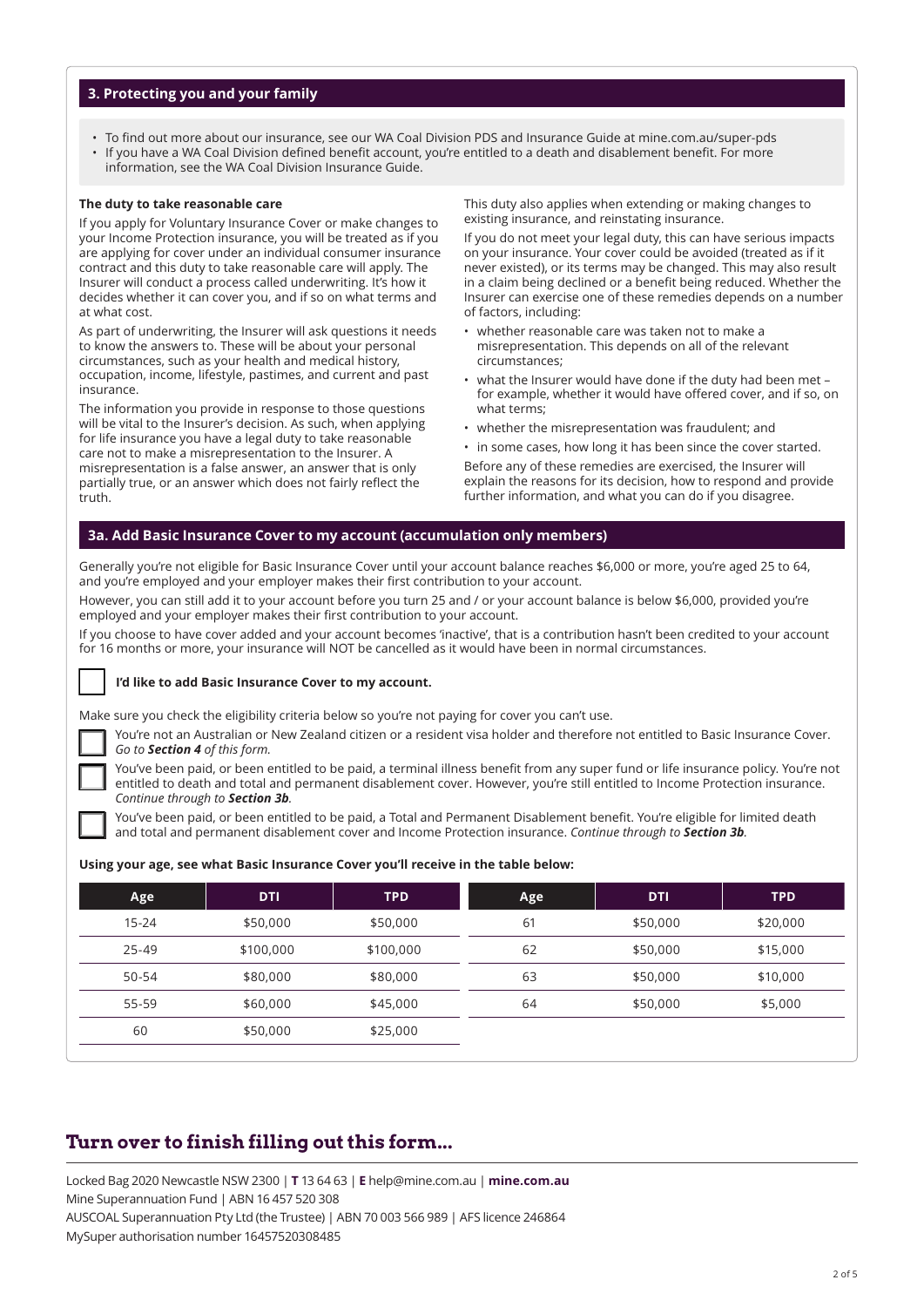| 3b. Check how much you're paying for insurance (accumulation only members)                                                                                                                                                                                                                                                                                                                                                                                                                                                                                                                                                                                                                                                                                                                                                                                                                                                                                                                                                                                                                                                                                                                                                                                                                                                                                                                                             |
|------------------------------------------------------------------------------------------------------------------------------------------------------------------------------------------------------------------------------------------------------------------------------------------------------------------------------------------------------------------------------------------------------------------------------------------------------------------------------------------------------------------------------------------------------------------------------------------------------------------------------------------------------------------------------------------------------------------------------------------------------------------------------------------------------------------------------------------------------------------------------------------------------------------------------------------------------------------------------------------------------------------------------------------------------------------------------------------------------------------------------------------------------------------------------------------------------------------------------------------------------------------------------------------------------------------------------------------------------------------------------------------------------------------------|
| Tell us your job classification and make sure you're not paying too much for insurance<br>The type of work you do affects the cost of all your insurance with us. If you're a new member we haven't given you a job<br>classification, and we won't add one until you tell us. It's important you do this as soon as possible. Your job classification will show<br>as 'Undeclared' and if you don't tell us you could pay more for your insurance than you have to. Your new insurance premiums will<br>apply from the date we receive this form and your application is accepted by our insurer.                                                                                                                                                                                                                                                                                                                                                                                                                                                                                                                                                                                                                                                                                                                                                                                                                     |
| For the <b>professional</b> and white collar classifications, it's important to select the classification that reflects your circumstances.<br>We'll record your job classification according to what you tell us. Refer to the PDS and Insurance Guide for more information<br>about job classifications and salary, and how it may impact your insurance.                                                                                                                                                                                                                                                                                                                                                                                                                                                                                                                                                                                                                                                                                                                                                                                                                                                                                                                                                                                                                                                            |
| Mark $\mathbf{\mathsf{X}}'$ in one box<br>Professional: You work in a predominantly office based sedentary occupation for over 80% of your total work time and earn<br>more than \$80,000 pa, excluding employer super contributions, so long as you're not defined as 'mining'.<br>White collar: You work in a predominantly office based sedentary occupation for over 80% of your total work time and earn<br>\$80,000 pa or less, excluding employer super contributions, so long as you're not defined as 'mining'.<br>Light manual: You perform light manual work for more than 20% of your total work time and spend less than 5% of your<br>work time in an underground mine, so long as you're not defined as 'heavy manual' or 'mining'. This category includes duties<br>such as carpenter, electrician, plumber and factory production manager.<br>Heavy manual: You perform heavy manual work or work in an open-cut mine for more than 20% of your total work time<br>and spend less than 5% of your work time in an underground mine, so long as you're not defined as 'mining'. This category<br>includes duties such as bricklayer, roof carpenter and truck, forklift or bulldozer driver.<br>Mining: You perform light or heavy manual work in an underground mine for more than 5% of your total work time or work<br>in any other high risk occupation agreed between Mine Super and the insurer. |
| Are you a smoker? Mark <b>X</b> in one box.<br>Yes<br>No                                                                                                                                                                                                                                                                                                                                                                                                                                                                                                                                                                                                                                                                                                                                                                                                                                                                                                                                                                                                                                                                                                                                                                                                                                                                                                                                                               |
| 3c. Double your Basic Insurance Cover offer - use within 60 days!                                                                                                                                                                                                                                                                                                                                                                                                                                                                                                                                                                                                                                                                                                                                                                                                                                                                                                                                                                                                                                                                                                                                                                                                                                                                                                                                                      |
| • If you've chosen to add Basic Insurance Cover to your account at Section 3a, you have an accumulation account, you can double your<br>Basic Insurance Cover within 60 days of the date on your insurance welcome letter without having your health assessed.<br>• If you're:<br>- aged 50 or over and would like to take up this offer, you'll need to complete the Double your Basic Insurance Cover form<br>included with your Welcome Pack and send it back to us.<br>- under age 50, simply mark $\mathbf{\hat{X}}'$ in the box below.                                                                                                                                                                                                                                                                                                                                                                                                                                                                                                                                                                                                                                                                                                                                                                                                                                                                           |

 **Yes, I'd like to double my Basic Insurance Cover.** Please note that this will double the cost of your Basic Insurance Cover.

## **Turn over to finish filling out this form...**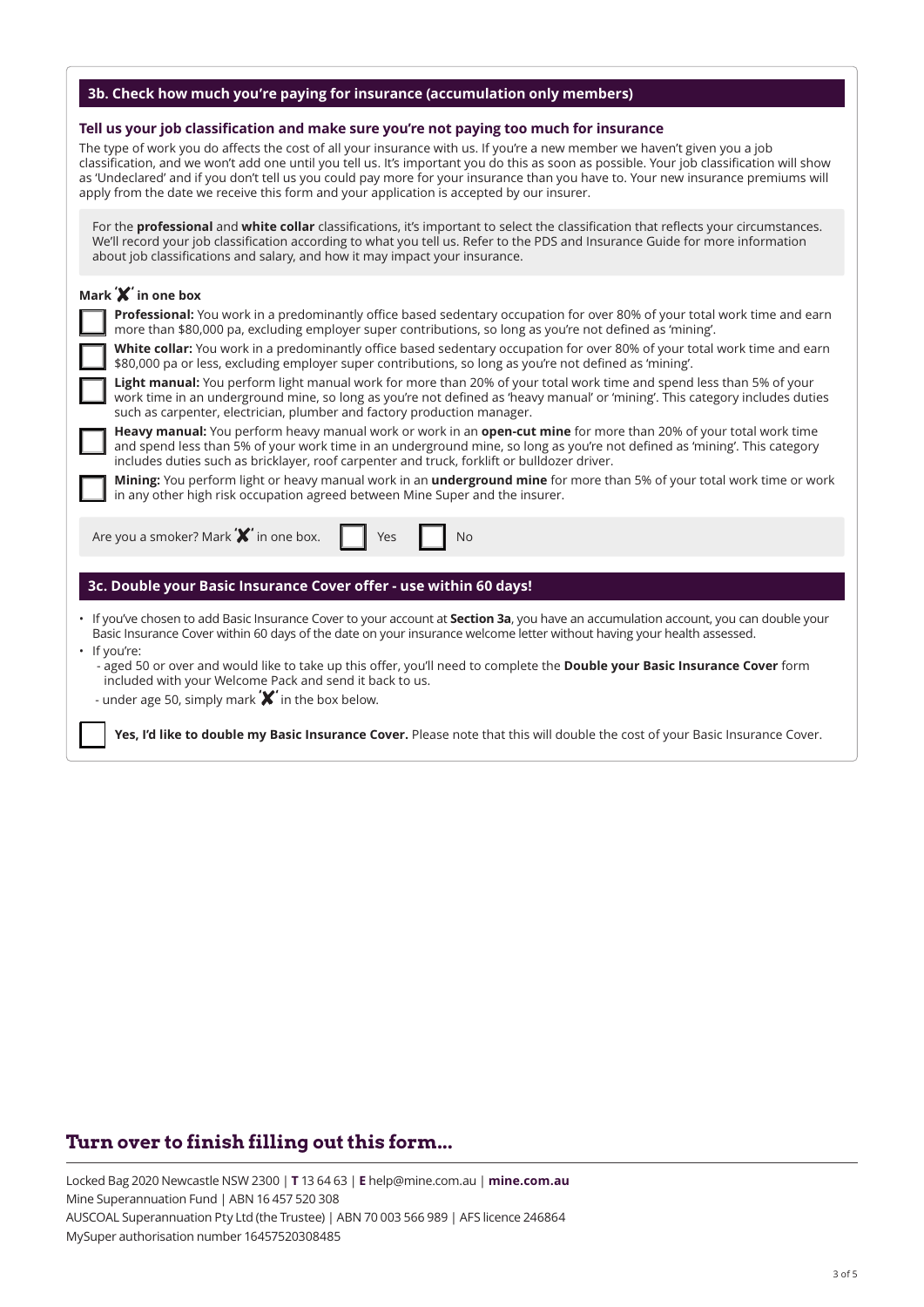#### **4. Your declaration**

#### **I declare that:**

- I've read and understood our WA Coal Division PDS, including the Insurance Guide, found at mine.com.au/super-pds
- I consent to the collection, use and disclosure of my personal information in accordance with Mine Super's Privacy Collection Notice and the Privacy Policy available at mine.com.au/your-privacy and our insurer's privacy policy at tal.com.au/privacy-policy or available on request.
- if my employer has provided my Tax File Number to Mine Super, I agree to it being used for lawful purposes, such as checking my identity and transferring my super to another super fund, unless I otherwise tell Mine Super in writing.
- the information I've provided in this form is true and correct and isn't misleading.
- I've read the duty to take reasonable care for insurance and I'm aware of the consequences of non-disclosure. I understand that I must advise TAL Life Limited ABN 70 050 109 450 AFS licence 237848 of any changes in my circumstances from now until I'm notified in writing that my application has been accepted. I've disclosed everything I know that could affect the decision to accept my application.
- I understand the implications of the changes I've made, including the effect these changes may have on the premiums I pay, and that the changes won't apply until this correctly completed form is received and processed by Mine Super. Any restrictions on my current cover will continue to apply to my changed cover.
- I acknowledge that all insurance cover provided is subject to the Mine Super Trust Deed and the terms and conditions of the insurance policies between Mine Super and TAL Life Limited as changed from time to time.
- if I've requested to transfer my other super into Mine Super, I've considered the change in benefits that may result and any fees that may apply.
- I'm not a politically exposed person (PEP). Visit mine.com.au/pep for a definition. If you fall under the PEP definition, please call us on 13 64 63 or email help@mine.com.au

| Your signature | Date (DD-MM-YYYY) |
|----------------|-------------------|
|                | $\sim$            |
| Print name     |                   |
|                |                   |
|                |                   |

## **Turn over to finish filling out this form...**